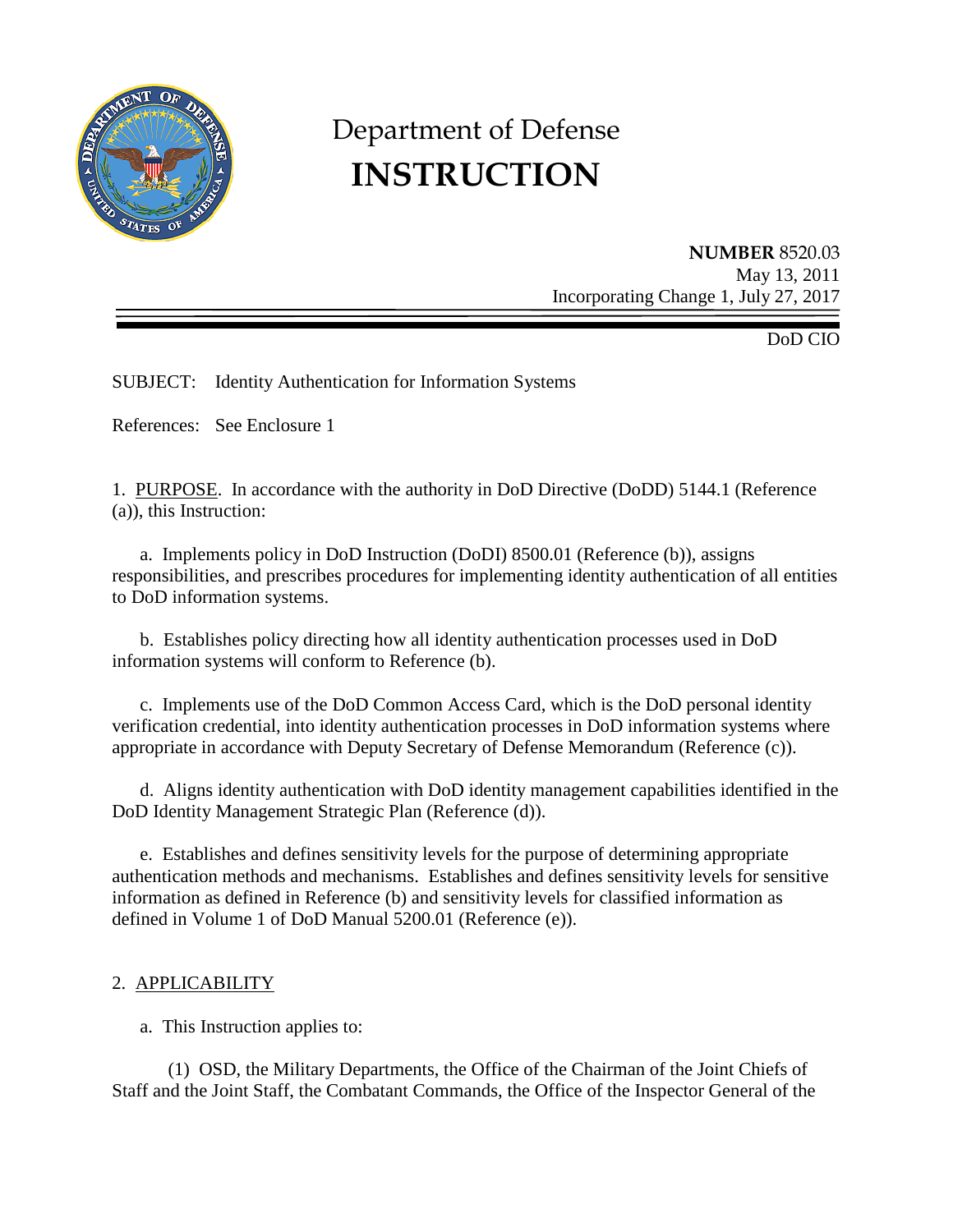DoD, the Defense Agencies, the DoD Field Activities, and all other organizational entities within the DoD (hereinafter referred to collectively as the "DoD Components").

 (2) The United States Coast Guard. The United States Coast Guard will adhere to DoD cybersecurity requirements, standards, and policies in this instruction in accordance with the direction in Paragraphs 4a, b, c, and d of the Memorandum of Agreement Between the Department of Defense and the Department of Homeland Security (Reference (ae)).

 (3) All DoD unclassified and classified information systems including networks (e.g., non-classified Internet Protocol Router Network, Secret Internet Protocol Router Network (SIPRNET)), Defense Research and Engineering Network, Secret Defense Research and Engineering Network web servers, and e-mail systems.

 (4) All DoD and non-DoD personnel entering or exiting DoD facilities or installations that authenticate to a physical access control system (PACS).

 (5) All DoD and non-DoD entities (human and non-person) logically accessing DoD unclassified and classified information systems including, but not limited to, DoD web-based systems, DoD websites, DoD web servers, and DoD networks. Hereinafter in this Instruction, use of "entities" refers to human and non-person users.

b. This Instruction does NOT apply to:

(1) Unclassified internet-based systems specifically intended to engage DoD mission partners, known and unknown, in nontraditional missions such as humanitarian assistance, disaster response, stability operations, or building partner capacity.

(2) Sensitive Compartmented Information and information systems operated within the DoD that fall under the authority provided in Intelligence Community Directive 503 (Reference (f)). This Instruction also does not apply to Top Secret collateral systems, special access programs, and stand-alone networks with no connection to the Global Information Grid.

3. DEFINITIONS. See Glossary.

4. POLICY. It is DoD policy in accordance with Reference (b) that:

a. All DoD information systems or DoD networks that either host information that has not been approved for public release in accordance with DoDD 5230.09 and DoDI 5230.29 (References (g) and (h)) or electronically facilitate physical access to DoD facilities shall authenticate all entities as specified in this Instruction prior to granting access.

 (1) The information system or DoD network shall ensure that any credential used for identity authentication is appropriate for the authenticating entity's environment or physical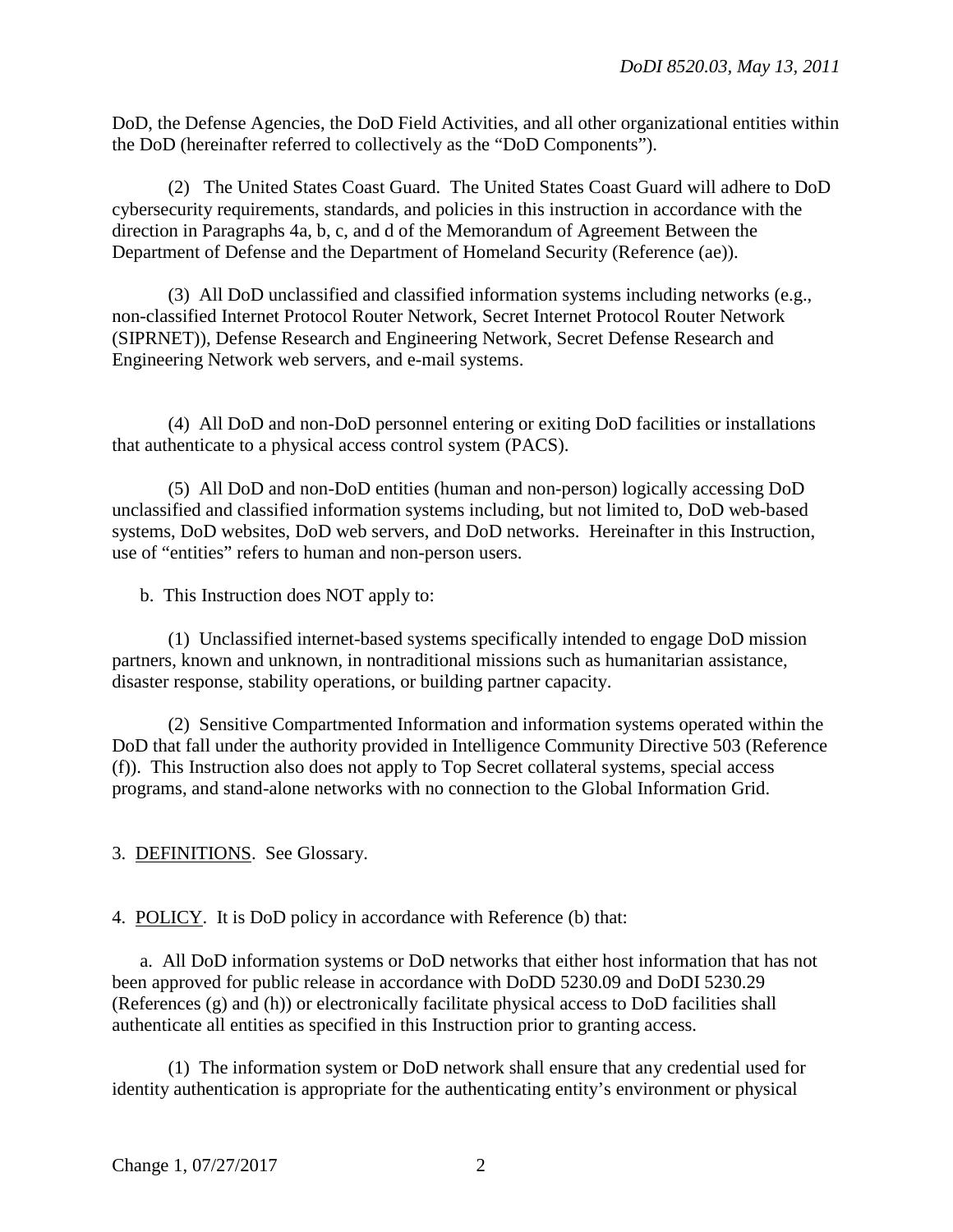location and the sensitivity level of the information or force protection level of the facility or other resources for which the information system facilitates access or privilege. This Instruction provides criteria and methodology for determining appropriate identity credentials for authentication in Enclosure 3.

 (2) The information system or DoD network shall ensure that any credential used for identity authentication has been issued by an approved DoD identity credential provider or a DoD-approved Federal or industry partner identity credential provider.

 (3) The information system or DoD network shall verify that any identity credential used for identity authentication has not been revoked by the identity credential provider or otherwise declared invalid. In situations where the automated mechanisms used for revocation checking are not available (e.g., on-line certificate status protocol responses from the Robust Certificate Validation Service or certificate revocation lists (CRLs) from the Global Directory Service), systems or networks will perform credential revocation checking in accordance with the applicable credential policy (e.g., cached CRLs) or a documented standard operating procedure.

 b. The information system or DoD network shall validate during logon that the authenticator (the value or data object used to prove the claimant possesses and controls the identity credential) is bound to the identity credential used in the identity authentication process.

c. DoD information systems or DoD networks granting access to entities using non-DoD controlled computers (i.e., not Government-furnished) or non-DoD networks shall ensure the identity credential used and sensitivity level of the information or other resources for which the information system facilitates access are appropriate for the non-DoD system or non-DoD network environment from which the identity authentication session initiates. This Instruction provides criteria for determining appropriate authentication methods and mechanisms.

 d. All DoD information systems or DoD networks that host any information that has not been approved for public release in accordance with References (g) and (h) shall implement rules-based processes for:

(1) Mapping an authenticated identity to a network or information system account or role.

(2) Granting or denying access to information based on the authorizations associated with an account or role.

(3) Disabling, suspending, or removing accounts when access is no longer authorized.

(4) Terminating access to the related application account(s) when a role changes or is terminated. This may be accomplished through rules or through documented standard operating procedures.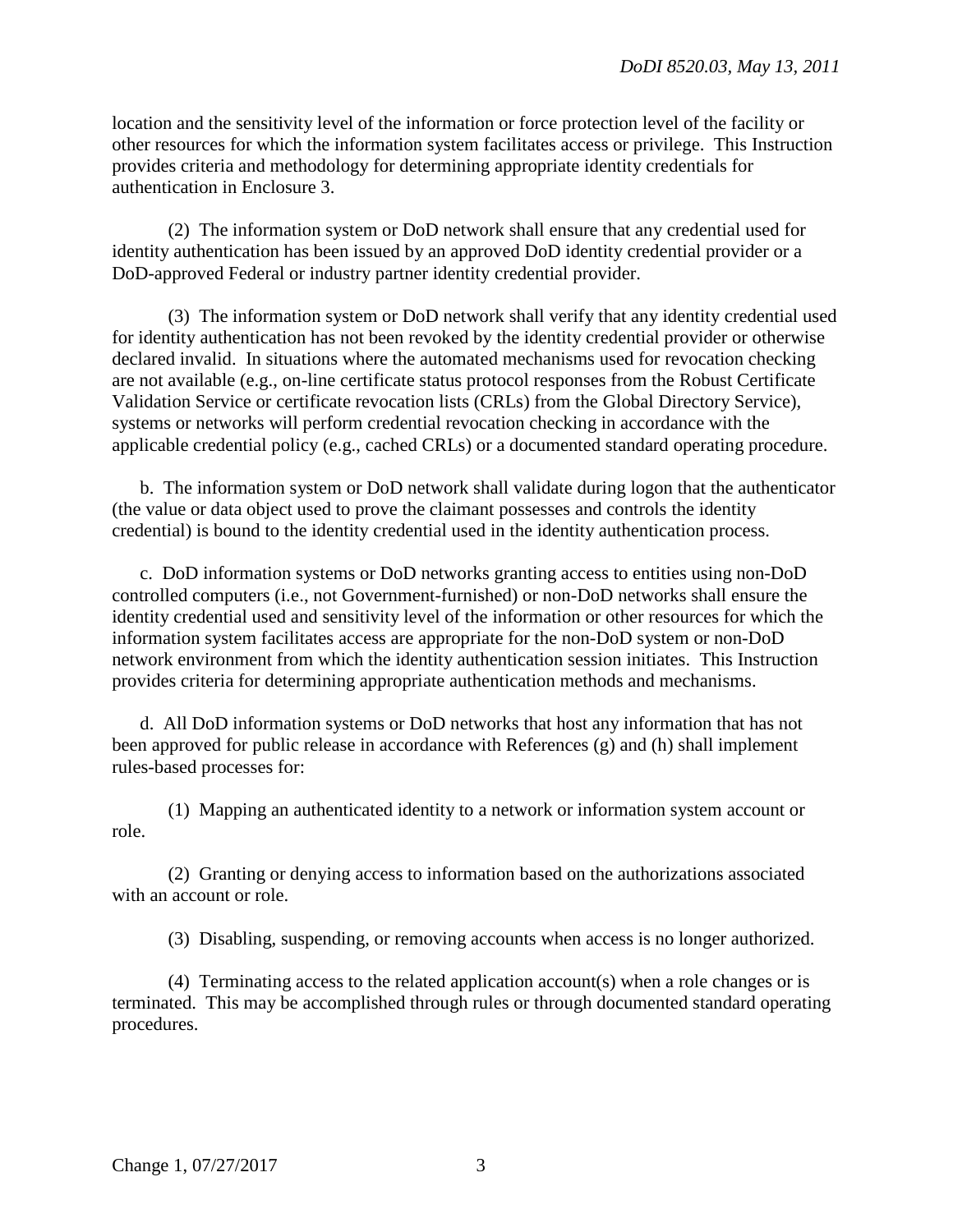e. As the capability to execute dynamic rules-based or attribute-based access control becomes available, DoD Component-appointed authorizing officials (AOs) may authorize its use as appropriate.

f. Operators of DoD networks and information systems shall develop and document the procedures for managing access control, including procedures for making authorization decisions when the primary access control mechanisms are unavailable.

 g. DoD information systems or DoD networks shall authenticate devices (non-person users) that connect to them during the course of their operations or processing, as specified in this Instruction, prior to granting connection or access.

5. RESPONSIBILITIES. See Enclosure 2.

6. PROCEDURES. See Enclosure 3.

7. RELEASABILITY. **Cleared for public release.** This instruction is available on the Directives Division Website at http://www.esd.whs.mil/DD/.

8. SUMMARY OF CHANGE 1. The changes to this issuance are administrative; the U.S. Coast Guard is added to applicability in accordance with Reference (ae) and organizational titles and references are updated for accuracy.

9. EFFECTIVE DATE. This Instruction is effective May 13, 2011.

 $\frac{1}{2}$ 

 Teri M. Takai Acting Assistant Secretary of Defense for Networks and Information Integration/ DoD Chief Information Officer

Enclosures:

- 1. References
- 2. Responsibilities
- 3. Implementation Procedures Glossary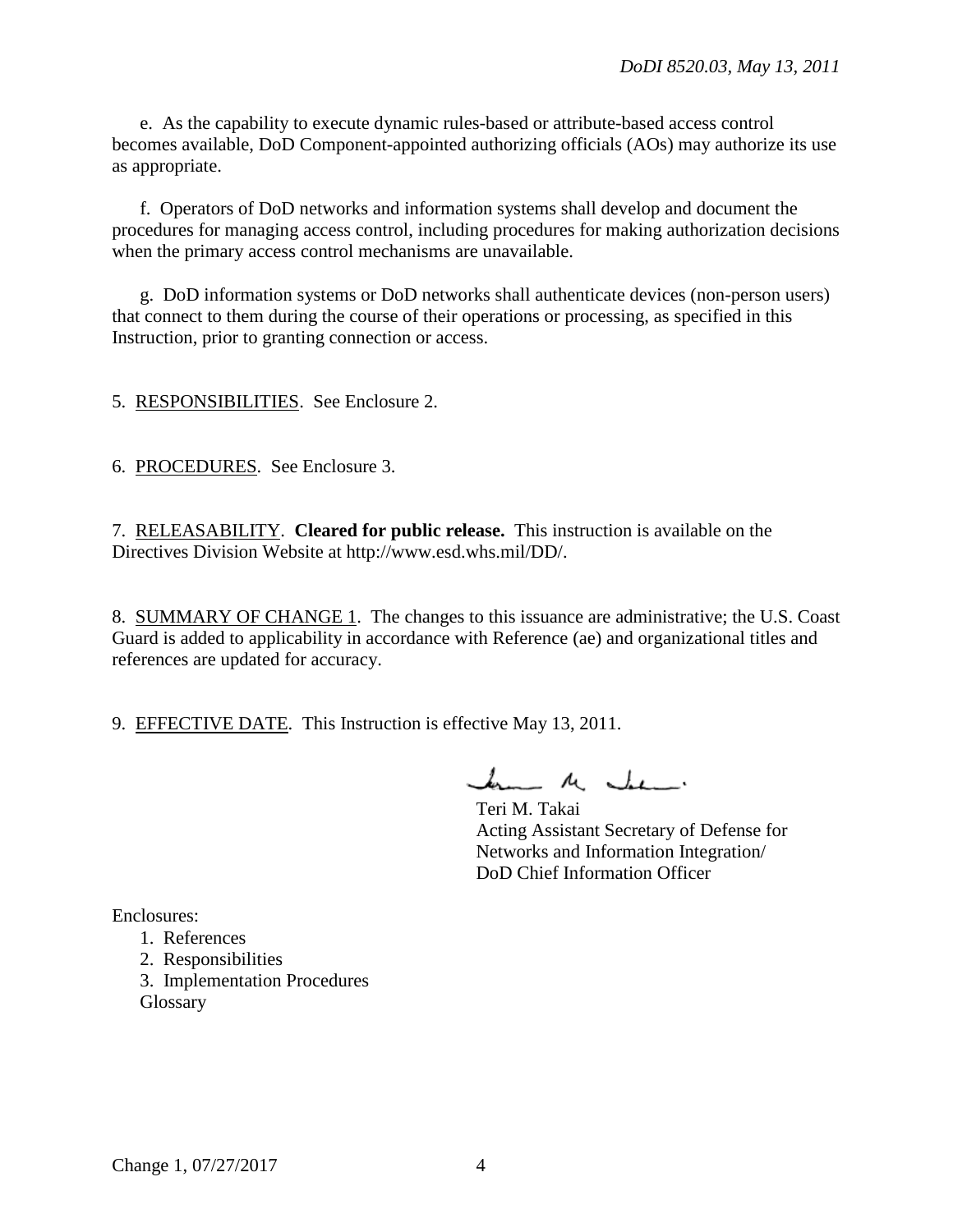# TABLE OF CONTENTS

| ASSISTANT SECRETARY OF DEFENSE FOR RESEARCH AND ENGINEERING                     |  |
|---------------------------------------------------------------------------------|--|
|                                                                                 |  |
|                                                                                 |  |
|                                                                                 |  |
|                                                                                 |  |
|                                                                                 |  |
|                                                                                 |  |
|                                                                                 |  |
|                                                                                 |  |
|                                                                                 |  |
|                                                                                 |  |
|                                                                                 |  |
|                                                                                 |  |
|                                                                                 |  |
|                                                                                 |  |
|                                                                                 |  |
|                                                                                 |  |
|                                                                                 |  |
|                                                                                 |  |
|                                                                                 |  |
| AUTHENTICATING HUMAN USERS FOR ACCESS TO INFORMATION 17                         |  |
| Authenticating to Information Systems Processing Unclassified Information18     |  |
| Authenticating to Information Systems Processing Classified Information19       |  |
| Identity Authentication to PACS Peripherals for Access to Physical Facilities20 |  |
| Identity Authentication Under Non-standard Conditions or During Contingency     |  |
|                                                                                 |  |
|                                                                                 |  |
| AUTHENTICATING HUMANS USERS FOR ACCESS TO DoD NETWORKS 21                       |  |
|                                                                                 |  |
|                                                                                 |  |
|                                                                                 |  |
| AUTHENTICATION SYSTEMS OR DEVICES TO NETWORKS OR OTHER SYSTEMS                  |  |
|                                                                                 |  |
|                                                                                 |  |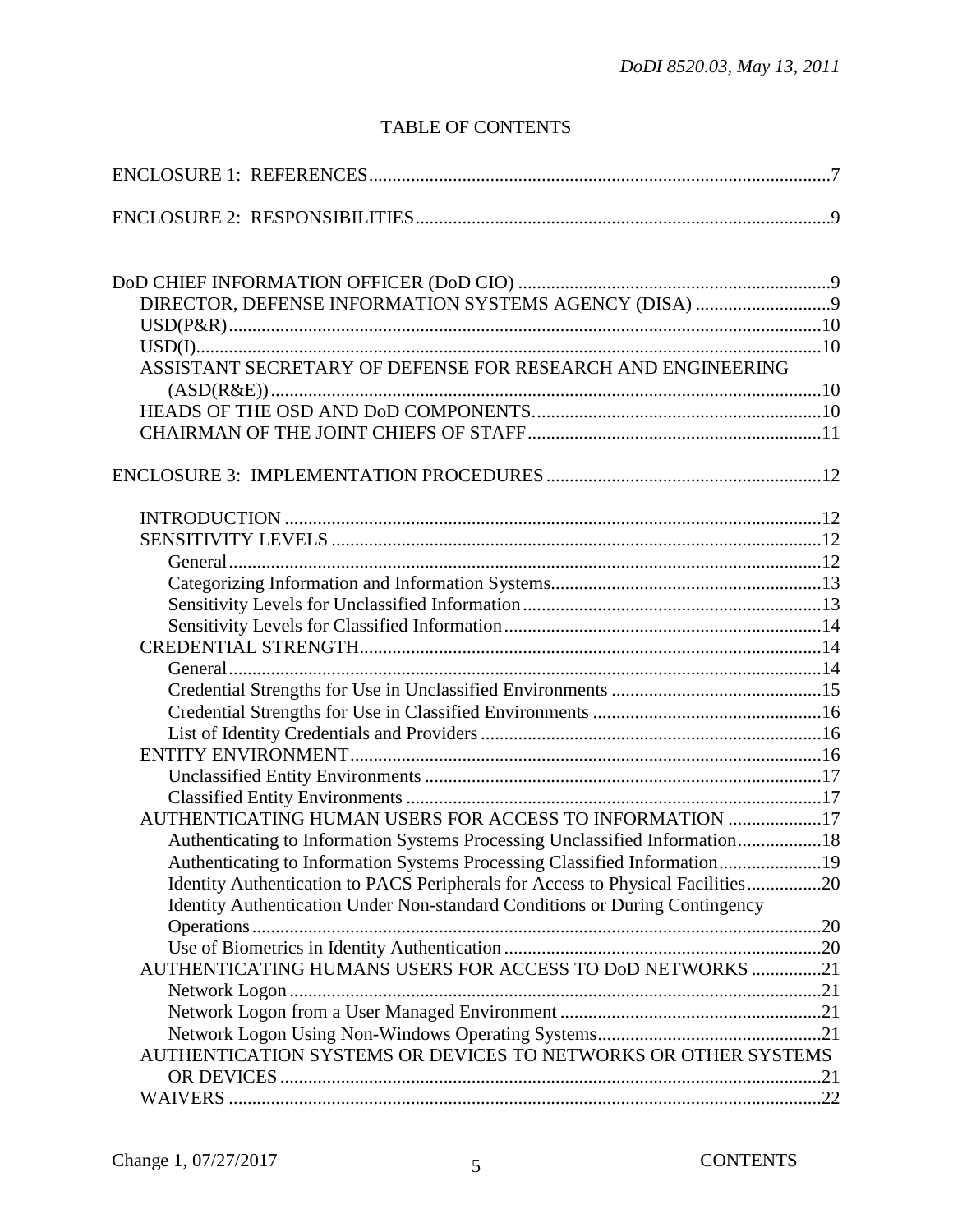|               | 23 |
|---------------|----|
|               | 23 |
| <b>FIGURE</b> |    |

Minimum Credential Strengths for Authentication to Information Systems ...........................18

Change 1, 07/27/2017 6 CONTENTS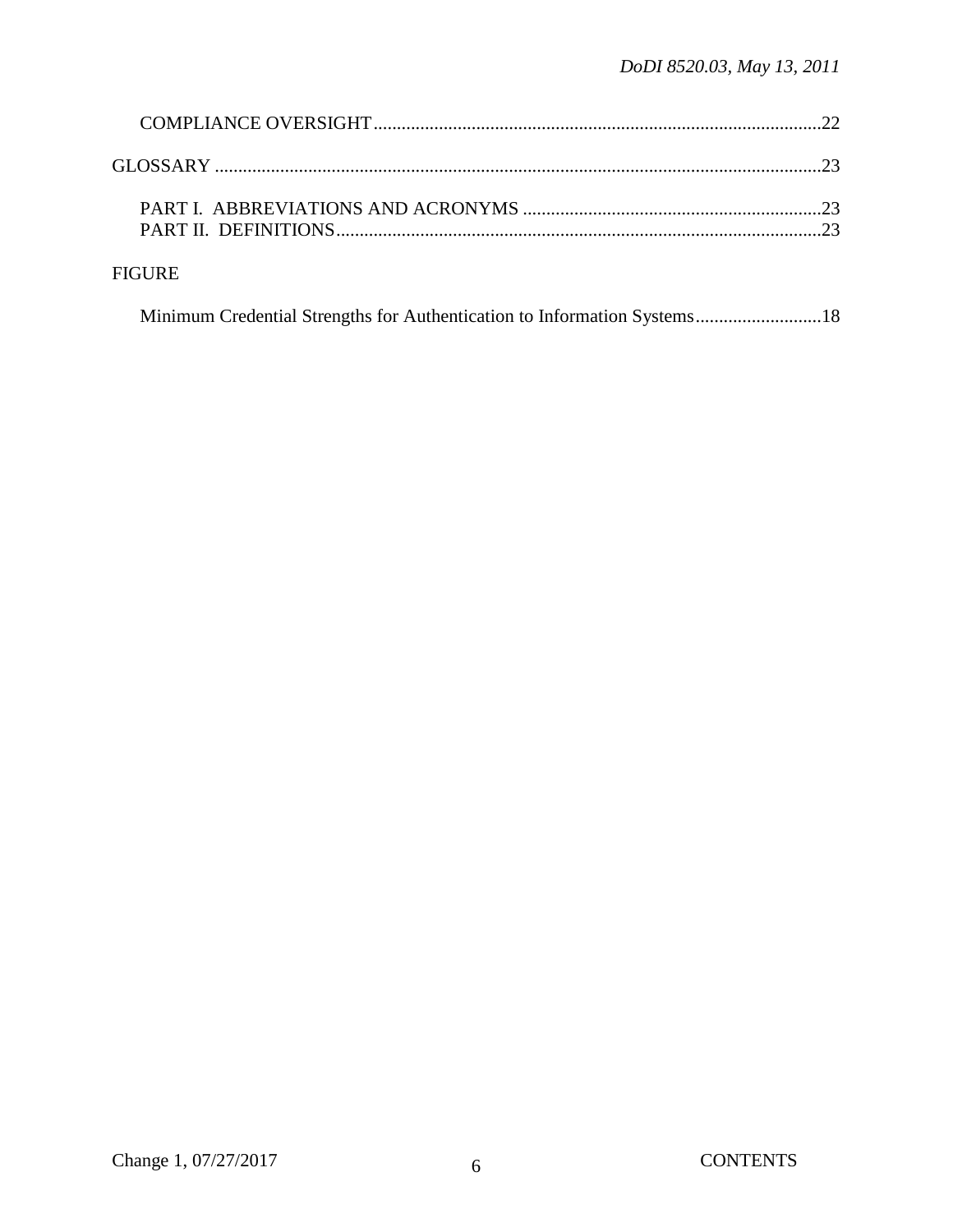# ENCLOSURE 1

## REFERENCES

- (a) DoD Directive 5144.02, "DoD Chief Information Officer (DoD CIO),"
- (b) DoD Instruction 8500.01, "Cybersecurity," March 14, 2014
- (c) Deputy Secretary of Defense Memorandum, "DoD Implementation of Homeland Security Presidential Directive-12 (HSPD-12)," November 26, 2008
- (d) Deputy Secretary of Defense Strategy, "DoD Identity Management Strategic Plan," April  $2009<sup>1</sup>$  $2009<sup>1</sup>$  $2009<sup>1</sup>$
- (e) DoD Manual 5200.01, Volume 1, "DoD Information Security Program: Overview, Classification, and Declassification," February 24, 2012
- (f) Intelligence Community Directive 503, "Intelligence Community Information Technology Systems Security Risk Management, Certification and Accreditation," September 15, 2008
- (g) DoD Directive 5230.09, "Clearance of DoD Information for Public Release," August 22, 2008, as amended
- (h) DoD Instruction 5230.29, "Security and Policy Review of DoD Information for Public Release," August 13, 2014, as amended
- (i) DoD Instruction 1000.25, "DoD Personnel Identity Protection (PIP) Program," March 2, 2016
- (j) Under Secretary of Defense for Intelligence Directive-Type Memorandum 09-012, "Interim Policy Guidance for DoD Physical Access Control," December 8, 2009
- (k) DoD Directive 8521.01E, "DoD Biometrics," January 13, 2016
- (l) Deputy Secretary of Defense Memorandum, "DoD Cybersecurity Campaign Cybersecurity Discipline Implementation Plan," October 26, 2015 [2](#page-6-1)
- (m) Section 3541 et. seq. of title 44, United States Code
- (n) DoD Instruction 8510.01, "Risk Management Framework (RMF) for DoD Information Technology (IT)," March 12, 2014, as amended
- (o) DoD Directive 5100.03, "Support of the Headquarters of Combatant and Subordinate Unified Commands," February 9, 2011
- (p) Section 552a of title 5, United States Code
- (q) Section 264 of Public Law 104-191, "The Health Insurance Portability and Accountability Act of 1996," August 21, 1996
- (r) Section 552 of title 5, United States Code
- (s) Committee on National Security Systems Instruction No. 1253, "Security Categorization and Control Selection for National Security Systems," March 27, 2014
- (t) Federal Information Processing Standards Publication 199, "Standards for Security Categorization of Federal Information and Information Systems," February 2004
- (u) National Institute of Standards and Technology Special Publication 800-60, Volume 1, revision 1, "Guide for Mapping Types of Information and Information Systems to Security Categories," August 2008

 $\overline{a}$ 

<span id="page-6-0"></span><sup>1</sup> https://www.us.army.mil/suite/files/14352077

<span id="page-6-1"></span><sup>2</sup> http://dodcio.defense.gov/In-the-News/CDIP/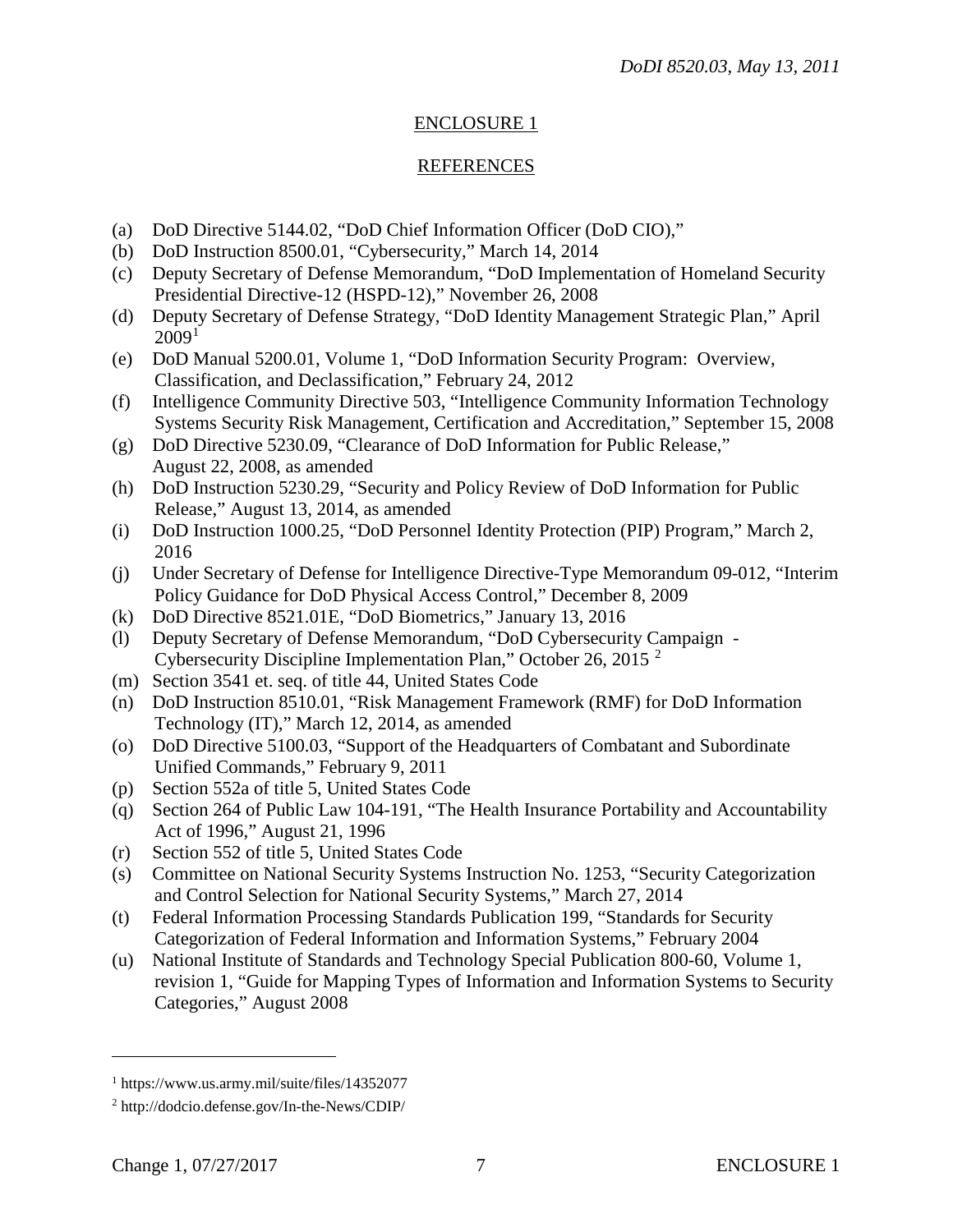- (v) National Institute of Standards and Technology Special Publication 800-122 "Guide to Protecting the Confidentiality of Personally Identifiable Information (PII)", April 2010
- (w) National Institute of Standards and Technology Special Publication 800-63-2, "Electronic Authentication Guideline," August 2013
- (x) Federal Information Processing Standards Publication 201-1, "Personal Identity Verification for Federal Employees and Contractors," August 2013
- (y) Federal Public Key Infrastructure Policy Authority, "X.509 Certificate Policy For The Federal Bridge Certification Authority (FBCA)," current edition
- (z) Committee on National Security Systems Policy No. 25, "National Policy for Public Key Infrastructure in National Security Systems," March 2009
- (aa) DoD Manual 5200.02, "Procedures for the DoD Personnel Security Program (PSP)," April 3, 2017
- (ab) Chairman of the Joint Chiefs of Staff Instruction 6211.02D, "Defense Information System Network (DISN) Responsibilities," January 24, 2012
- (ac) Assistant Secretary of Defense for Networks and Information Integration/DoD Chief Information Officer, "DoD External Interoperability Plan," June 2009<sup>[3](#page-7-0)</sup>
- (ad) Committee on National Security Systems Instruction No. 4009, "Committee on National Security Systems (CNSS) Glossary," April 6, 2015
- (ae) Memorandum of Agreement Between the Department of Defense and the Department of Homeland Security Regarding Department of Defense and U.S. Coast Guard Cooperation on Cybersecurity and Cyberspace Operations, January 19, 2017[4](#page-7-1)

 $\overline{a}$ 

<span id="page-7-0"></span><sup>3</sup> https://www.us.army.mil/suite/page/571419

<span id="page-7-1"></span><sup>4</sup> Available at https://dcms.uscg.afpims.mil/Our-Organization/Assistant-Commandant-for-C4IT-CG-6-/The-Officeof-Information-Management-CG-61/Interagency-Agreements/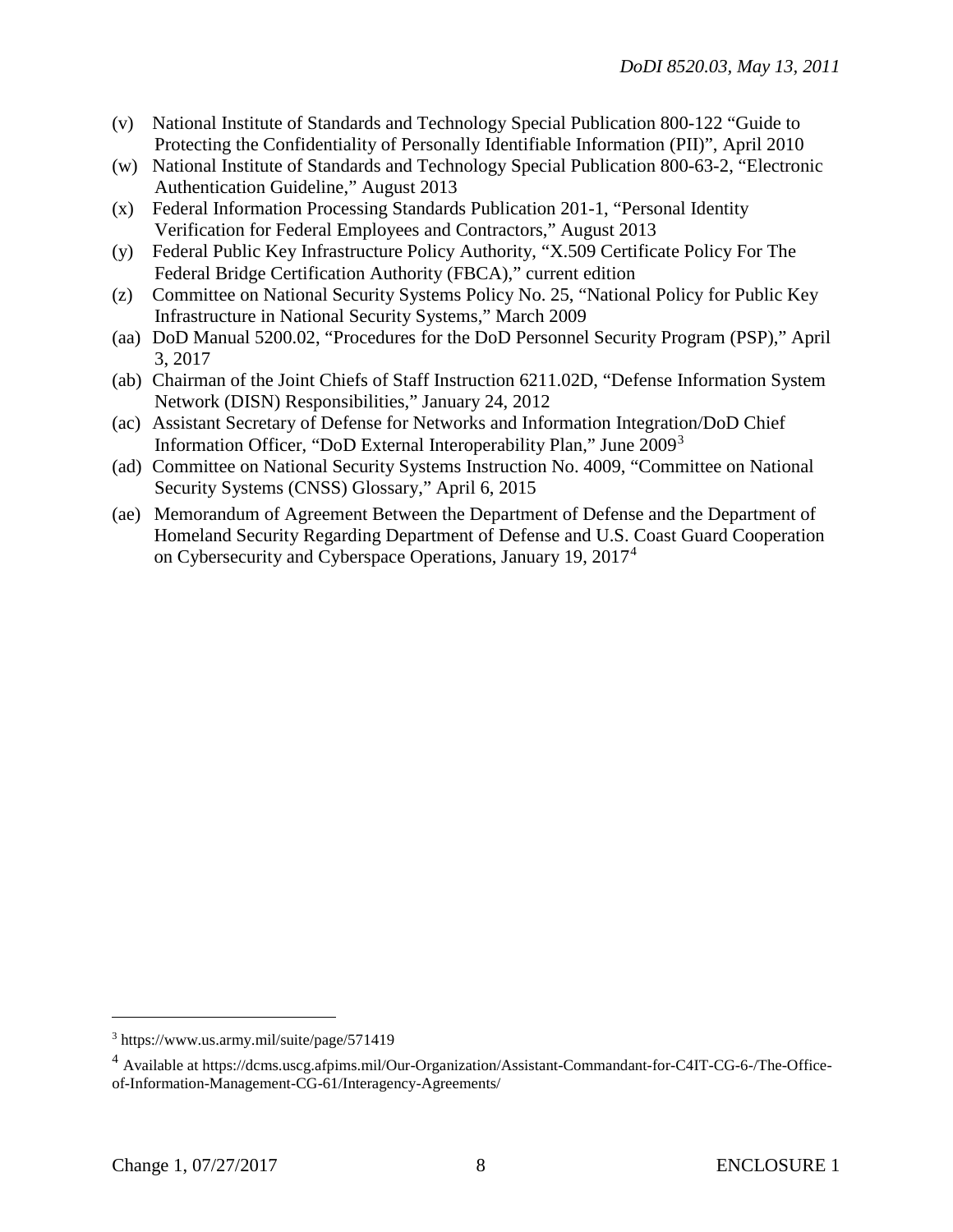#### ENCLOSURE 2

#### RESPONSIBILITIES

1. DoD CHIEF INFORMATION OFFICER (DoD CIO). The DoD CIO, in addition to the responsibilities in section 6 of this enclosure, shall:

a. Develop identity authentication policy and guidance for DoD information systems and networks.

 b. Provide guidance to facilitate the management and implementation of identity authentication processes and procedures used when gaining access to information systems and networks.

 c. Approve DoD relying party use of identity credentials with Credential Strengths A, B, C, D, E, F, G, and H (see section 3 of Enclosure 3) upon the advice and coordination of the Identity Protection and Management Senior Coordinating Group, including:

 (1) Establishing and administering an authorization program for identity credential providers and their services.

 (2) Maintaining and making available to all DoD information systems an authoritative list of identity credential providers and identity credential services approved for use with DoD information systems.

d. Oversee identity authentication compliance efforts (see section 9 of Enclosure 3).

 e. When appropriate, coordinate with the Under Secretary of Defense for Personnel and Readiness (USD(P&R)) and the Under Secretary of Defense for Intelligence (USD(I)) on the approval process for identity credentials and identity credential providers.

2. DIRECTOR, DEFENSE INFORMATION SYSTEMS AGENCY (DISA). The Director, DISA, under the authority, direction, and control of the DoD CIO and in addition to the responsibilities in section 6 of this enclosure, shall:

 a. Provide technical support to the Heads of the DoD Components when they are implementing procedures in this Instruction.

b. Maintain an authoritative list of all identity credential solutions approved for use in identity authentication processes and the technical characteristics pertaining to each. Provide subject matter expertise and technical consultation to information systems on matters relating to authentication processes.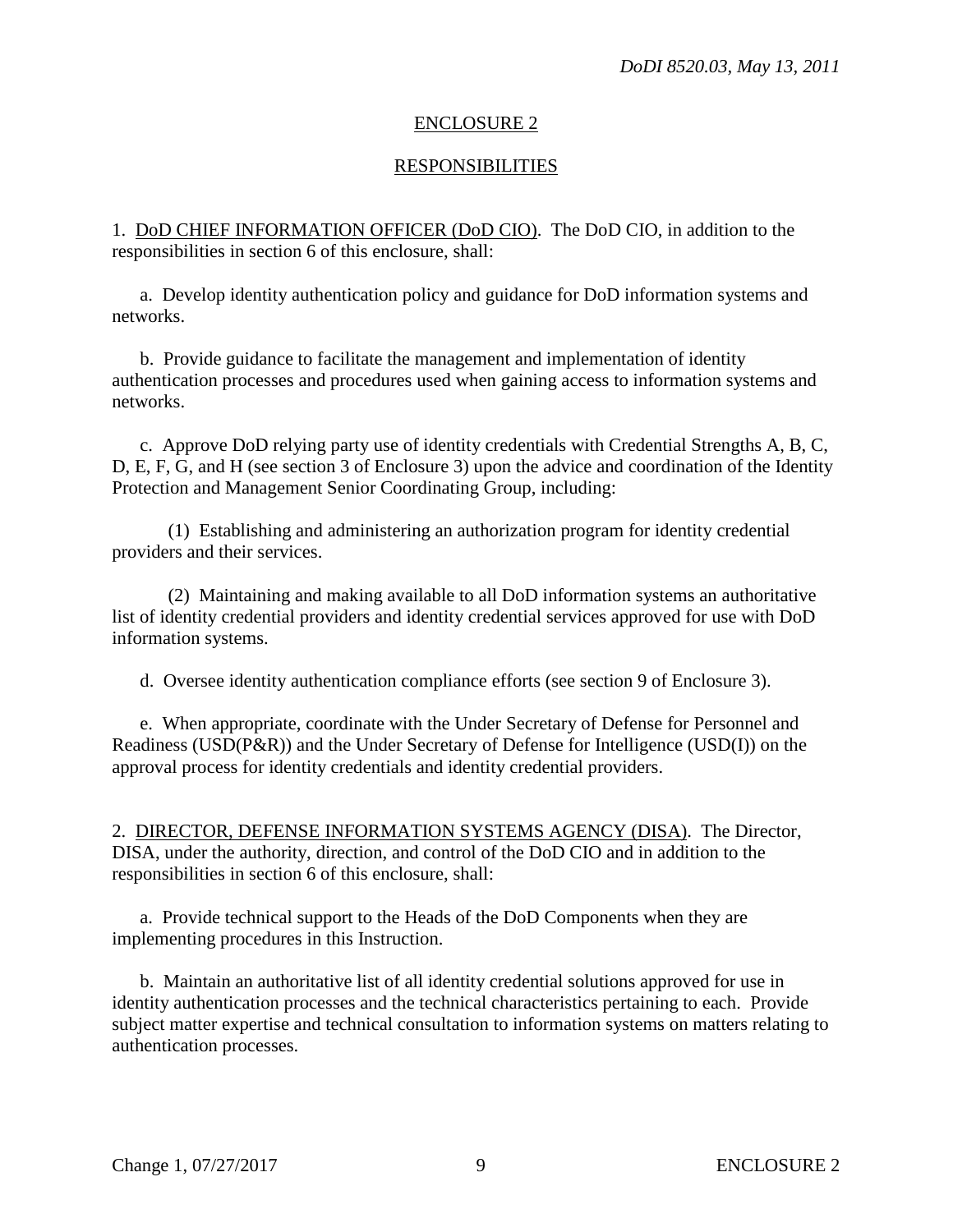3. USD(P&R). The USD(P&R), pursuant to Reference (b) and DoDI 1000.25 (Reference (i)), and in addition to the responsibilities in section 6 of this enclosure, shall, when appropriate, coordinate with the DoD CIO and the USD(I) on the approval process for identity credentials and identity credential providers.

4. USD(I). The USD(I), pursuant to Directive-Type Memorandum 09-012 (Reference (j)), and in addition to the responsibilities in section 6 of this enclosure, shall:

a. Designate identity credentials approved for use for identity authentication to PACS.

b. Coordinate with the DoD CIO and the USD(P&R) on identity credential approval.

# 5. ASSISTANT SECRETARY OF DEFENSE FOR RESEARCH AND ENGINEERING

 $(ASD(R&E))$ . In addition to the responsibilities in section 6 of this enclosure, the  $ASD(R&E)$ , under the authority, direction, and control of the Under Secretary of Defense for Acquisition, Technology, and Logistics in accordance with DoDD 8521.01E (Reference (k)), shall:

a. Oversee the DoD Biometrics Executive Manager-led biometric identity credential standards and accreditation program.

 b. Coordinate with the DoD CIO, the USD(P&R), and the USD(I) on approval of identity credentials that include biometric factors.

6. HEADS OF THE OSD AND DoD COMPONENTS. The Heads of the OSD and DoD Components shall:

 a. Plan, program, and budget to support the identity authentication processes for Component information systems and networks.

 b. Ensure proper use of identity authentication processes for all Component information systems and networks.

c. Ensure Component identity authentication processes are synchronized with the Deputy Secretary of Defense Cybersecurity Discipline Implementation Plan (Reference (l)) and are aligned with DoD cybersecurity policies (including the authorization process, and reporting required by section 3541 et. seq. of title 44, United States Code (also known as the Federal Information Security Management Act (Reference (m)) and privilege management initiatives.

d. Designate an office responsible for coordinating identity authentication activities across their respective Component.

 e. Develop and implement policies and procedures for use of DoD-approved public key infrastructure (PKI) certificates in PKI-based identity authentication processes for Component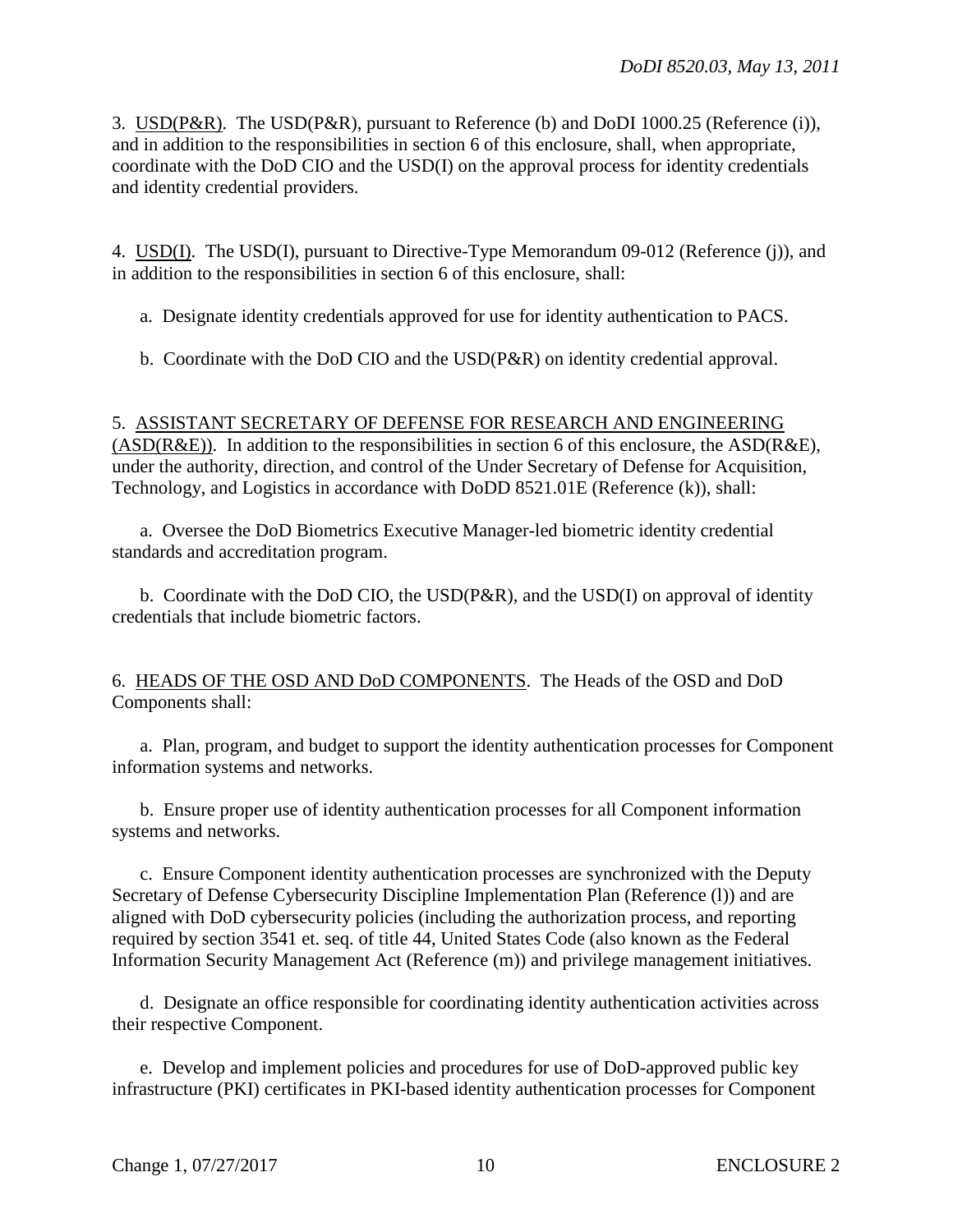business and mission processes.

 f. Appoint Component-approved AOs to approve acceptance of risk in authorization activities in alignment with DoDI 8510.01, (Reference (n))

7. CHAIRMAN OF THE JOINT CHIEFS OF STAFF. The Chairman of the Joint Chiefs of Staff, in accordance with Reference (b) and in addition to the responsibilities in section 6 of this enclosure, shall:

a. Identify, review, and validate the identity authentication processes used by systems or applications that provide support for joint, allied, and/or coalition missions.

 b. Require the Combatant Commanders coordinate processes to implement this Instruction with their host Military Departments in accordance with DoDD 5100.03 (Reference (o)).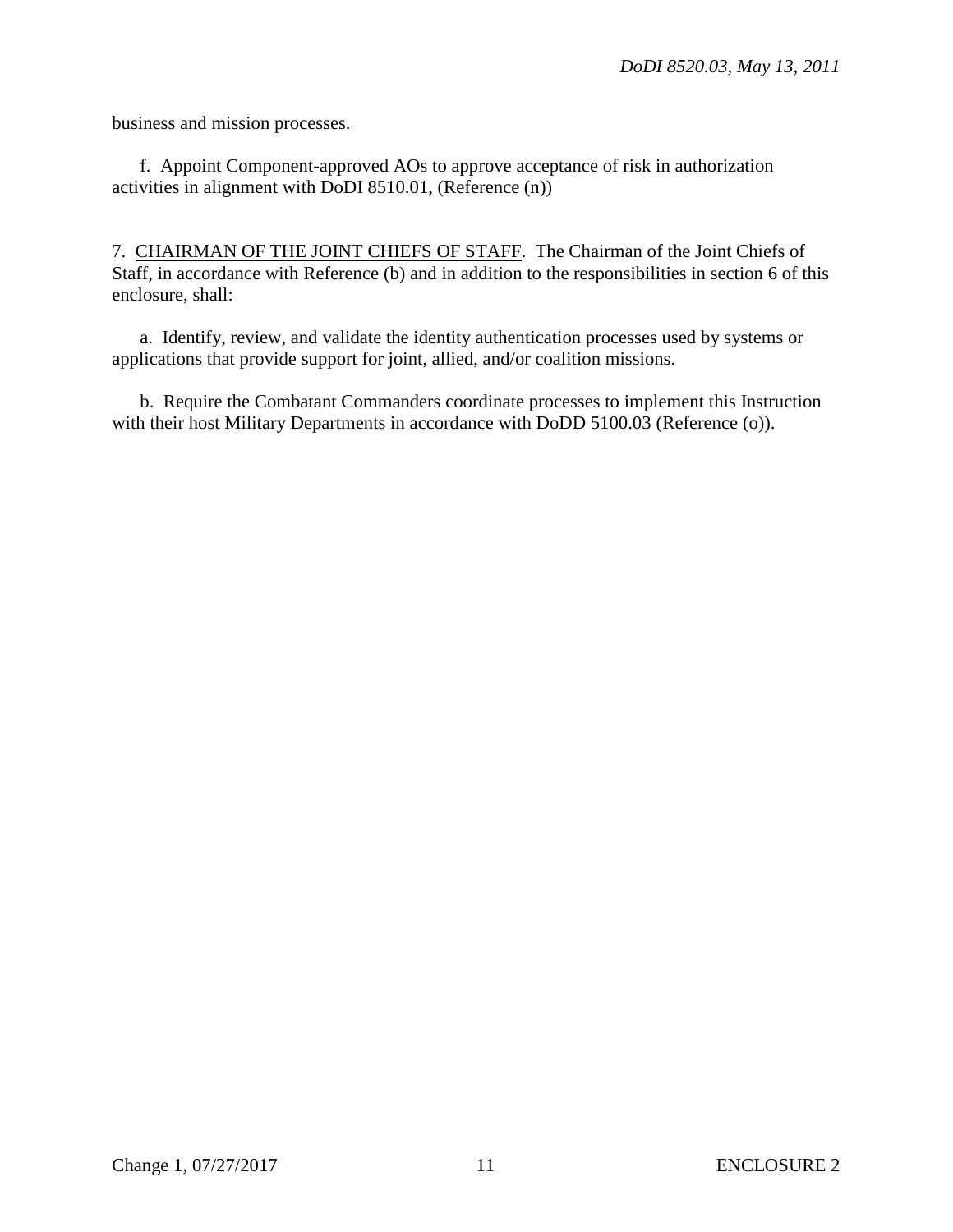## ENCLOSURE 3

## IMPLEMENTATION PROCEDURES

#### 1. INTRODUCTION

a. Identity authentication for information systems and networks within the DoD must be conducted in a manner that provides confidentiality by mitigating against unauthorized access; provides integrity that protects against unintentional or malicious change; and provides availability of data for all DoD mission partners and users. To perform proper authentication, information system owners must use identity authentication procedures that consider the importance and sensitivity of the information in a system, recognize the threats and vulnerabilities to the system, consider the level of confidence in any user's asserted identity, and the impairment or destruction that could be inflicted on the information system, as stated in paragraph 4.2 of Reference (b). For physical facilities, identity authentication procedures should consider the force protection condition of the facility, recognize the threats and vulnerabilities against the location, the level of confidence of the entrant's asserted identity, and the disruption or destruction that could be inflicted at the DoD facility or location.

 b. To conduct reliable identity authentication, information system owners and persons responsible for allowing access to physical facilities or locations shall choose the specific type(s) of identity credential used in an identity authentication process based on the sensitivity of the information or facility that can be accessed, the strength of the identity credential, and the environment or location where the identity credential is being presented. These three criteria are discussed in more depth in this enclosure.

## 2. SENSITIVITY LEVELS

a. General. Sensitivity levels relate the relative importance of information residing in a system or on a network to the potential impact that could be caused by unauthorized access or modification of that information. The types of information residing in an information system or on a network that may be considered sensitive include, but are not limited to:

 (1) Personally sensitive information such as medical records, credit card numbers, job applications, and training reports, which are considered sensitive because of their personal nature.

 (2) Business sensitive information that is provided by a source or sources, such as a commercial or foreign government partner, under the condition that it not be released to other parties.

 (3) Regulatory sensitive information that has been designated by law, regulation, or other mandate as sensitive information. This information includes personally identifiable information protected under section 552a of title 5 United States Code (also known as the Privacy Act of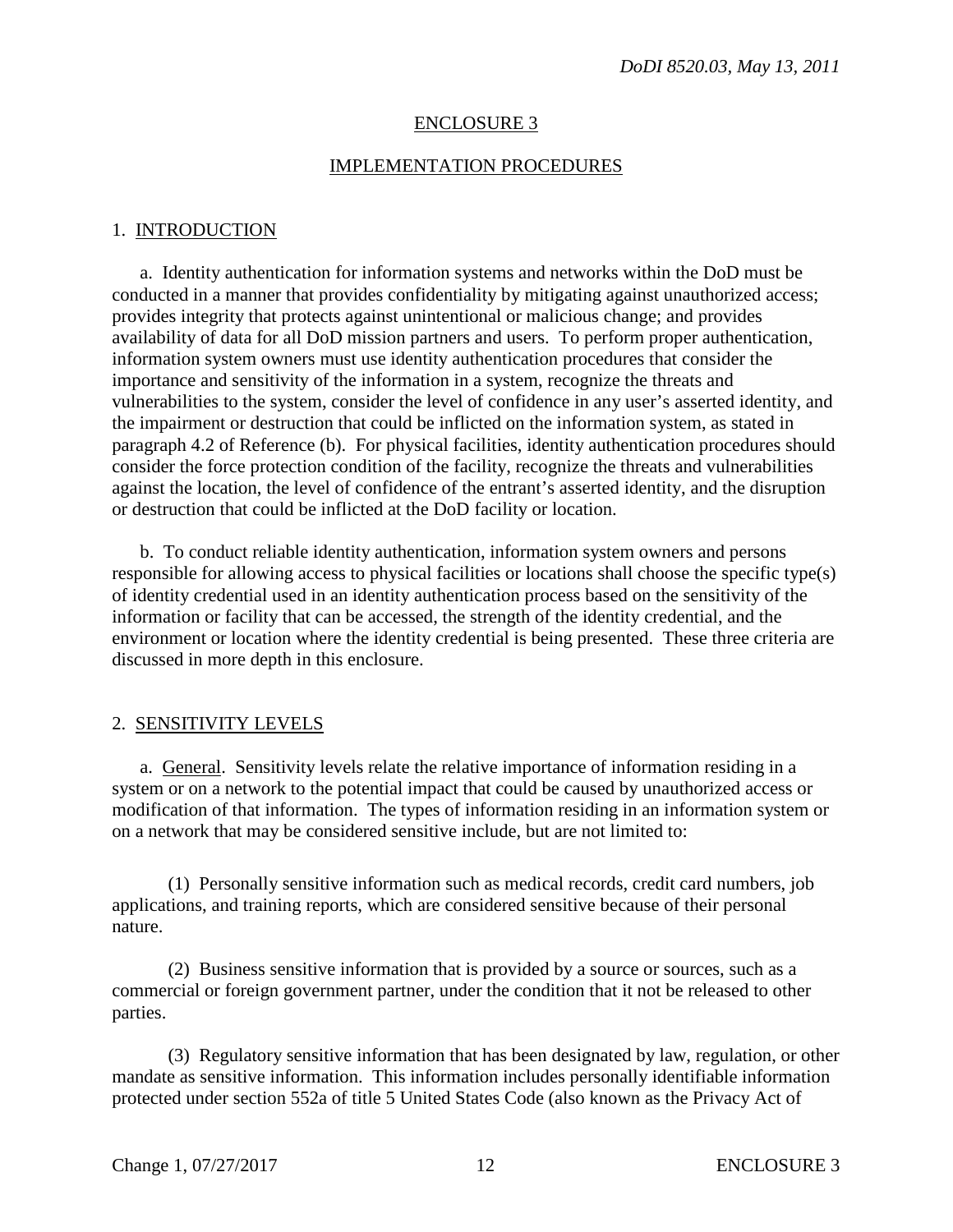1974 (Reference (p)), individually identifiable health information protected according to section 264 of Public Law 104-191 (also known as the Health Insurance Portability and Accountability Act of 1996) (Reference (q)), information exempted from mandatory public disclosure according to section 552 of title 5, United States Code (also known as the Freedom of Information Act) (Reference (r)), and data that is subject to export controls.

 (4) Operations sensitive information, the loss, misuse, or unauthorized access to or modification of which could adversely affect DoD missions, the national interest, or the conduct of Federal programs. This includes information in routine DoD payroll, finance, logistics, and personnel management systems.

 (5) Combat mission sensitive information that is critical to a DoD combat or strategic mission, such that unauthorized access to or compromise of this information could result in severe mission capability degradation, major damage to DoD assets, or a risk of serious injury or death to personnel involved with the mission.

 b. Categorizing Information and Information Systems. Information system owners should refer to Committee on National Security Systems (CNSS) Instruction No. 1253 (Reference (s)).

c. Sensitivity Levels for Unclassified Information. There are four sensitivity levels that apply to the categories of information defined as "sensitive" in paragraph E2.1.41 of Reference (b). Sensitive information shall be automatically categorized as Sensitivity Level 3 unless the information owner determines that the data meets the criteria for Levels 1, 2, or 4. Information that has been approved for public release in accordance with References (f) and (h) will not be considered to have a sensitivity level.

 (1) Sensitivity Level 1. Information that is considered sensitive because it is personal in nature, pertains to only a single individual, and would have a low adverse impact on the efficacy of DoD missions if the information were compromised (e.g., lost; misused; or accessed, modified, or distributed without authorization). Examples of this information include an individual's own medical record, credit card numbers, job application, and training record. The personal information of multiple individuals, in aggregate, should be considered Sensitivity Level 3.

 (2) Sensitivity Level 2. Information that is considered sensitive because it has been provided by a source or sources (e.g., Federal, State, or local government; a foreign government; or a commercial organization) under the condition that it not be released to other parties and would have a low or moderate adverse impact on the efficacy of DoD missions or the reputation of the DoD if the information were compromised. Examples of this information include contract documents between commercial companies and the DoD or a company's proprietary information or trade secrets.

 (3) Sensitivity Level 3. Information that could adversely affect DoD mission interests and would have a moderate or high impact on the efficacy of DoD missions if the information were compromised. Examples of this information include that which is available in DoD payroll, finance, logistics, and personnel management systems or information for which access is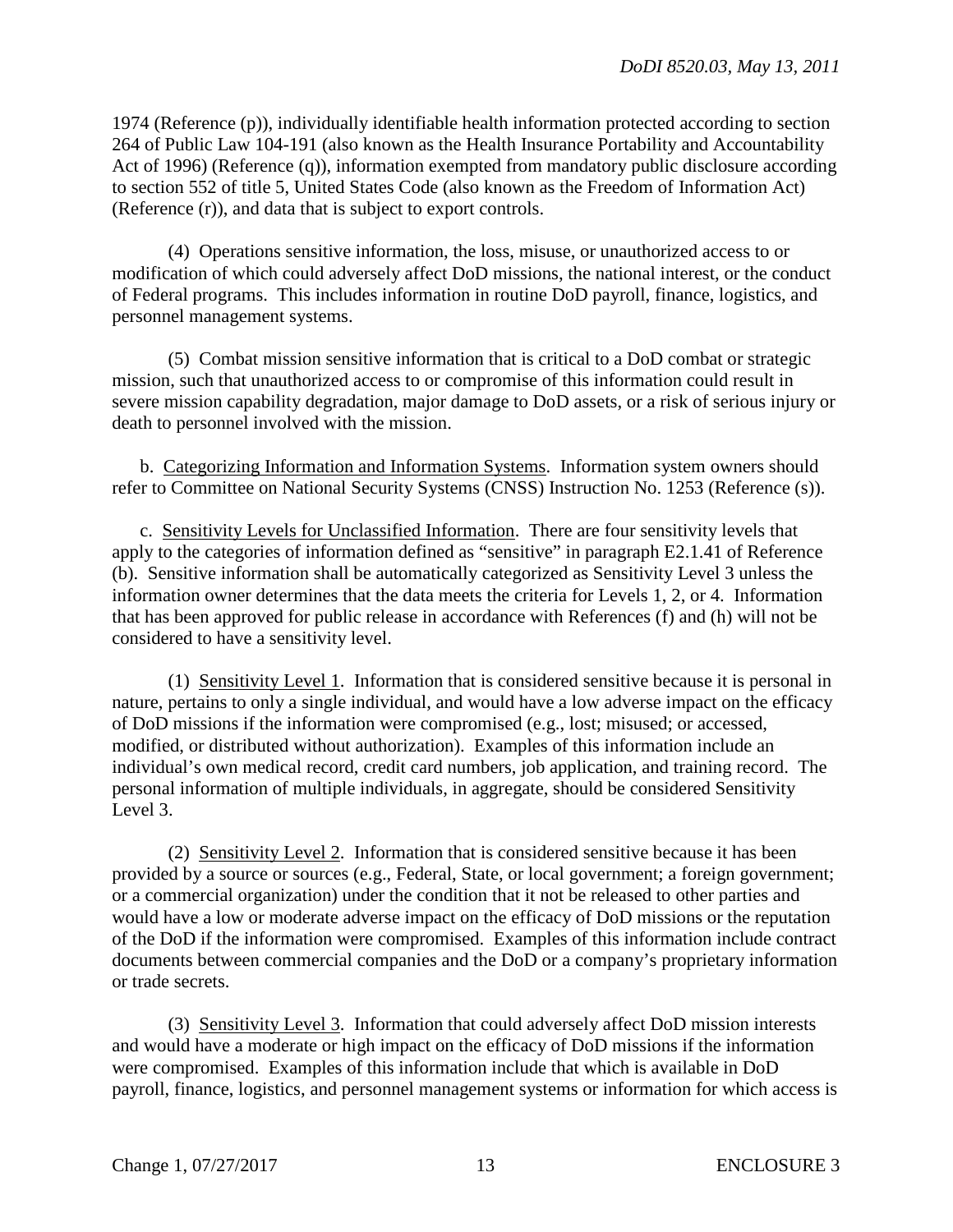limited by law, regulation, or other mandate.

 (4) Sensitivity Level 4. Information that is critical to DoD missions, such that unauthorized access to or compromise of this information could result in severe mission capability degradation, major damage to DoD information based resources, or a risk of serious injury or death to personnel, but that has not been specifically authorized to be classified in the interest of national defense or foreign policy under criteria established by Executive order or an Act of Congress.

 d. Sensitivity Levels for Classified Information. There are three sensitivity levels that apply to information that is classified as Secret or Confidential in accordance with Reference (e). Classified information shall be categorized as Sensitivity Level 5 information unless the information owner deems the data to meet the criteria for either Level 6 or 7.

 (1) Sensitivity Level 5. Information that is approved for access by all potential users of the classified network on which the information resides (e.g., SIPRNET), including users accessing the network from DoD mission partner classified networks through network connectivity agreements.

 (2) Sensitivity Level 6. Information that carries additional precautionary data handling caveats or dissemination limitations (e.g., not releasable to foreign nationals). The handling or dissemination requirements of Sensitivity Level 6 associate greater risk than with Sensitivity Level 5 information within the classified network on which the information resides (e.g., SIPRNET).

 (3) Sensitivity Level 7. For Sensitivity Level 7, the data or system owner has determined that to enhance the information security protections afforded to classified data in accordance with Reference (e), the type and strength of the identity credential used for identity authentication and the user's authentication environment must be verified by the information system during the identity authentication process before authorization to Sensitivity Level 7 information is granted.

## 3. CREDENTIAL STRENGTH

a. General. Credential strength is a characteristic of an identity credential that indicates the resistance of the identity credential to forgery or fraudulent use, taking into account the strength of the identity credential technology, the rigor of the identity proofing performed prior to issuance of the identity credential, and the protections incorporated into the process for issuing and managing the identity credential's life cycle. Credential strengths are established for unclassified and classified environments. Incorporation of additional authentication factors (e.g., biometrics) into system identity authentication processes is authorized where the relying party in the identity authentication process deems an enhanced strength of identity credential is necessary or desirable. A biometric identifier (e.g., a fingerprint, an iris scan, or a hand geometry template) that is registered in a DoD-approved authoritative source and is used as an enabler (i.e., as one factor of an approved multi-factor identity authentication process) with any credential strength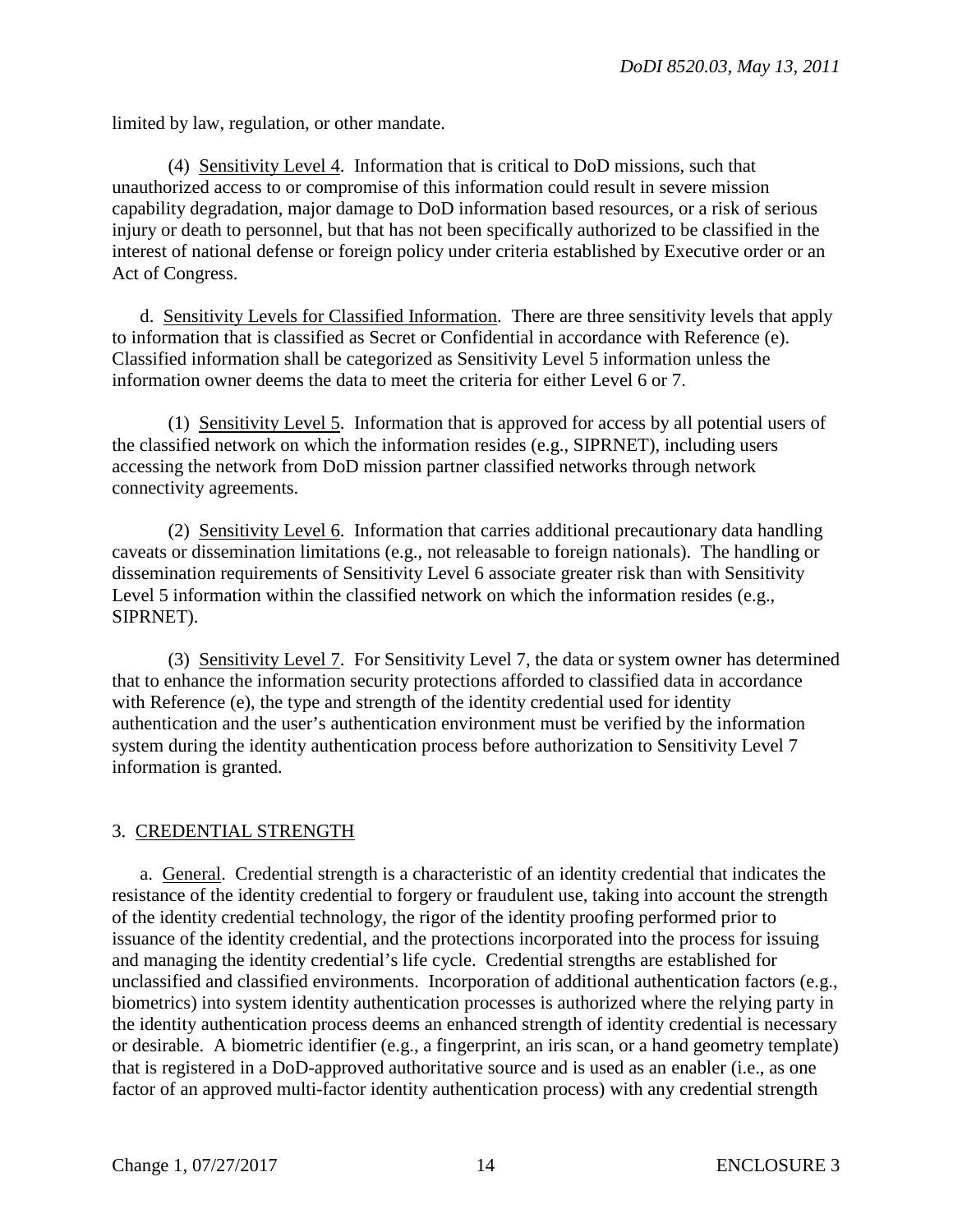described in this Instruction is approved in accordance with Reference (k).

 b. Credential Strengths for Use in Unclassified Environments. There are five credential strengths that are used in unclassified environments. These are enumerated in relation to the eauthentication assurance levels identified in NIST SP 800-63 (Reference (w)) and the identity credential issuance and management models identified in FIPS Publication 201-1 (Reference (x)). Additional information about e-authentication levels is in the Glossary.

 (1) Credential Strength A. These identity credentials use the credential technologies and comply with the identity proofing, registration and credential management requirements defined in Reference (w) for e-authentication level 2. These credentials shall meet minimum password length and complexity requirements defined in Reference (b). They are issued by an identity credential service provider that has fully documented the system and security requirements implemented for identity credential issuance and management.

 (2) Credential Strength B. These identity credentials use the credential technologies and comply with the identity proofing, registration and credential management requirements defined in Reference (w) for e-authentication level 3. Credential Strength B credentials can use either a multi-token solution or a multi-factor one-time password solution. These credential solutions do not involve the use of public key cryptography or PKI certificates. These credentials are issued by an identity credential service provider that has fully documented the system requirements for identity credential issuance and management and that is audited by an independent third party at least once every 3 years to ensure compliance with its documentation.

 (3) Credential Strength C. These identity credentials use a software-based PKI technology and comply with the identity proofing, registration, and credential management requirements defined in Reference (w) for e-authentication level 3. These identity credentials are issued by an identity credential service provider that has been certified or accredited against a standard such as the Certificate Policy for the Federal Bridge Certification Authority (Reference (y)), and that is audited by an independent third party at least once every 3 years to ensure compliance with its documentation.

 (4) Credential Strength D. These identity credentials use a hardware token technology and comply with the identity proofing, registration, and credential management requirements defined in Reference (w) for e-authentication level 4. Credential Strength D credentials can use either multi-factor one-time password or PKI certificate technology solution. These identity credentials are issued by an identity credential service provider that has been certified or accredited against a standard (e.g., a recognized PKI bridge certificate policy, a Federal information processing standard, or a document from an international standards body). PKI certificate technology solutions shall be cross-certified with Reference (y) at medium hardware assurance or high assurance, or an equivalent certificate policy as approved by the DoD CIO, and shall be audited by an independent third party at least once every 3 years to ensure compliance with its documentation.

 (5) Credential Strength E. These identity credentials use a hardware token PKI technology and comply with the identity proofing, registration, and credential management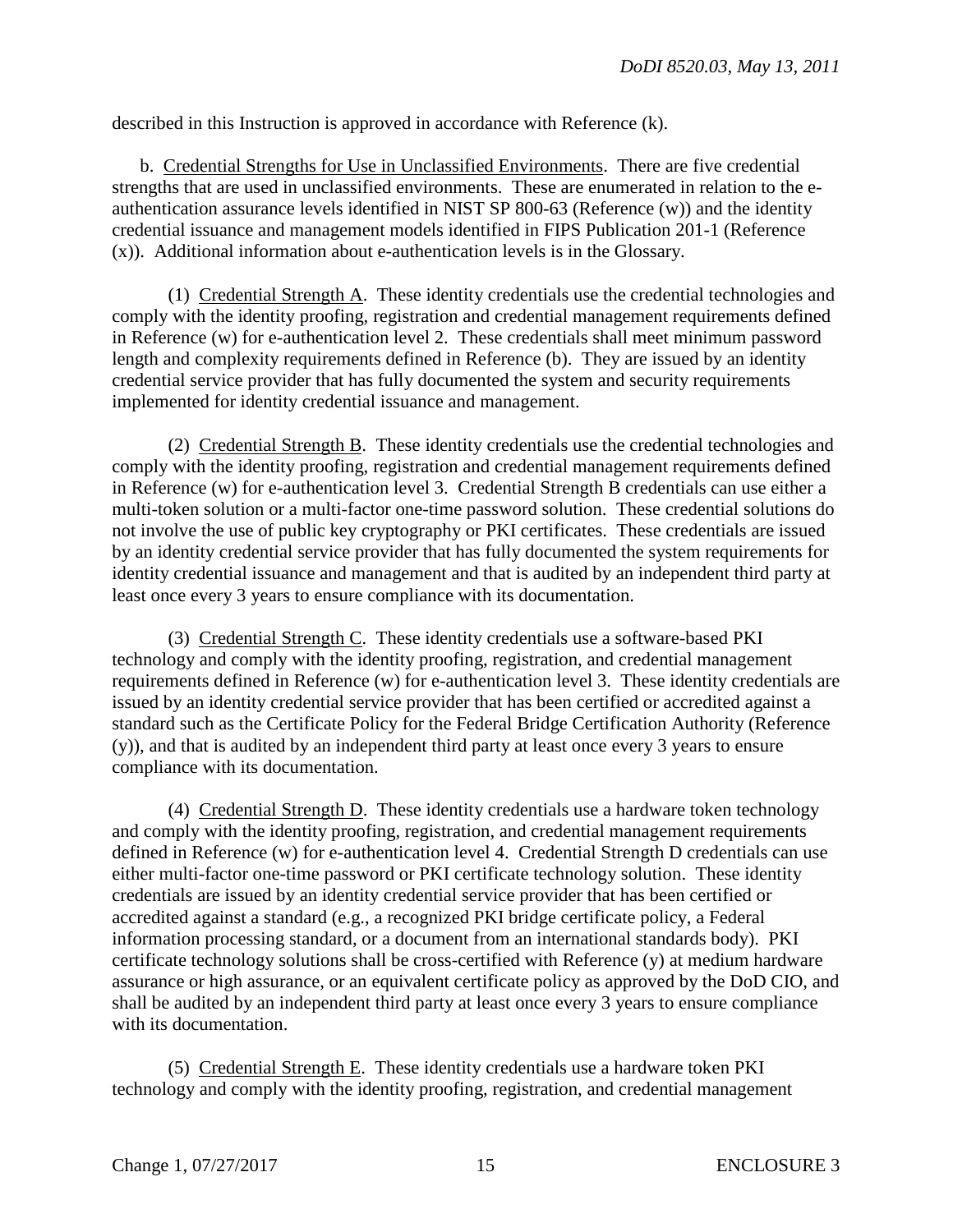defined in Reference (w) for e-authentication level 4. In addition, the subscriber's identity shall have been proofed and vetted in accordance with Reference (x). These identity credentials are issued by an identity credential service provider that is either a Federal agency, an approved shared service provider under the Federal PKI Policy Authority Program, or an identity credential service provider that has been specifically approved by the DoD CIO as a Credential Strength E service provider. The identity credential service provider is also audited by an independent third party at least once every 3 years to ensure compliance with its documentation.

c. Credential Strengths for Use in Classified Environments. There are three credential strengths that are used in classified environments.

 (1) Credential Strength F. These identity credentials use the credential technologies and comply with the identity proofing, registration and credential management defined in Reference (w) for e-authentication level 2 and meet minimum password length and complexity requirements defined in Reference (b).

 (2) Credential Strength G. These identity credentials use software PKI technology and have been issued by an identity credential service provider that is either a member of the National Security Systems (NSS) PKI, is cross-certified with the NSS PKI as described in Committee on National Security Systems (CNSS) Policy No. 25 (Reference (z)), or has been specifically approved by DoD CIO as a Credential Strength G service provider.

 (3) Credential Strength H. These identity credentials have hardware PKI technology and have been issued by an identity credential service provider that is either a member of the NSS PKI, is cross-certified with the NSS PKI as described in Reference (z), or has been specifically approved by DoD CIO as a Credential Strength H service provider.

 d. List of Identity Credentials and Providers. The Director, DISA, will maintain an authoritative and web-accessible list of approved identity credentials and identity credential providers at https://www.us.army.mil/suite/page/571419.

4. ENTITY ENVIRONMENT. The specific environment (i.e., the connectivity medium and the computer) from which any entity may initiate an authentication session must be considered when selecting the appropriate or required identity credential for identity authentication to a system or network by a user or group of users. The environment where an authentication session initiates includes the physical location of the user's computing platform (e.g., a home office, telecommuting center, DoD mission partner office, DoD office facility), the logical location or environment of the computing platform (e.g., commercial ISP in an internet café, DoD mission partner's internal network, a DoD office), the computing platform (e.g., a personal home computer, public library workstation, DoD mission partner laptop, government furnished laptop, Blackberry, or Secure Mobile Environment Personal Electronic Device (SME-PED)), and the computing platform's operating system integrity and resilience against unintentional or unauthorized modification.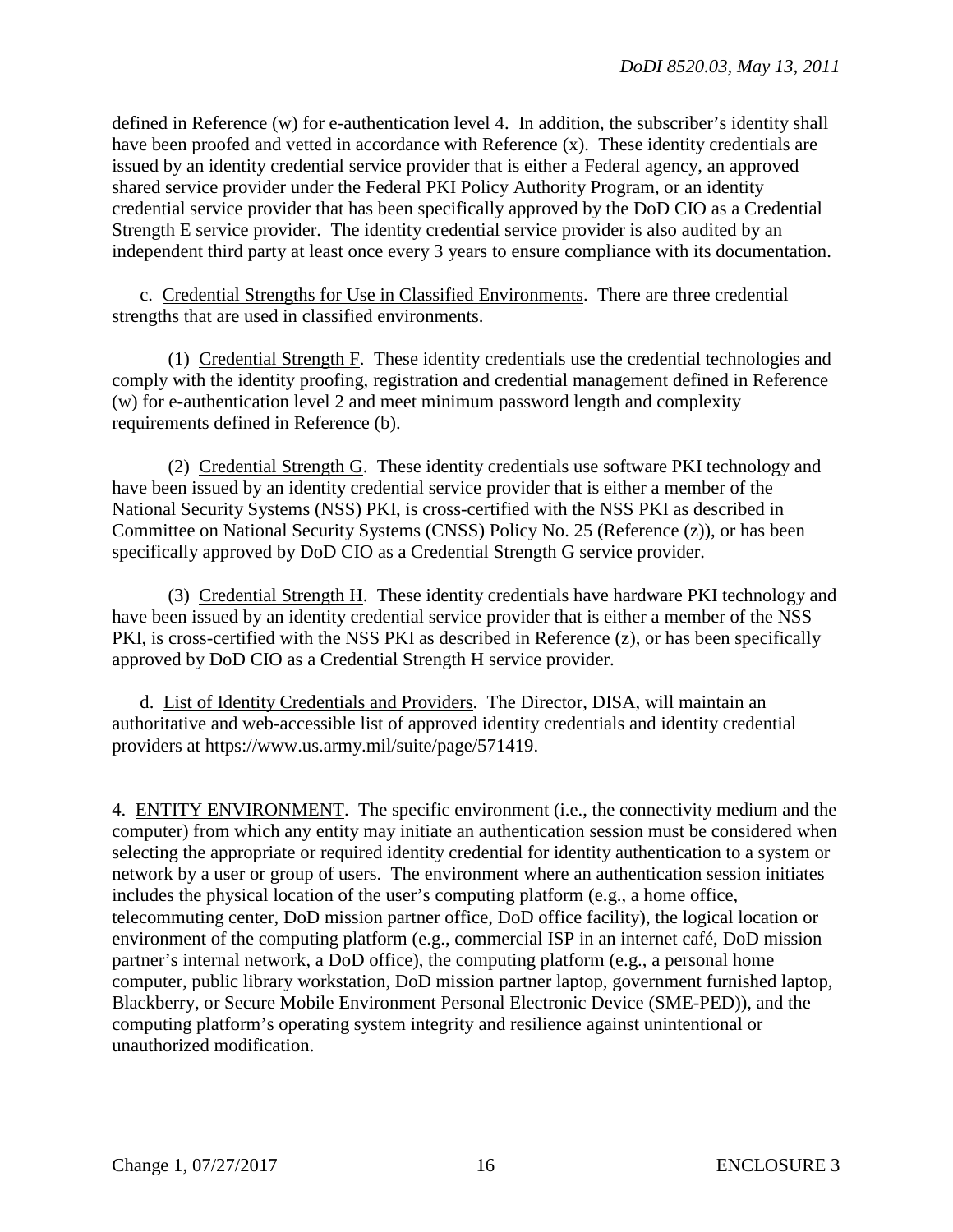a. Unclassified Entity Environments. There are five unclassified entity environments. In these environments, where there is no physical connection (e.g., an RJ-45 connector into a local area network) to a DoD network, any logical connection to DoD networks will be made using technologies (e.g., virtual private network (VPN)) approved for use in applicable security technical implementation guides (STIGs).

 (1) DoD Network. In the DoD network environment, a computing asset (e.g., a workstation or laptop) is owned or operated on behalf of the DoD, physically connected to a DoD unclassified network, and physically located on DoD premises.

 (2) DoD Managed. In the DoD managed environment, a computing asset is owned or operated on behalf of the DoD, but not physically connected to a DoD network. Logon to a DoD unclassified network from a DoD managed environment must use technologies (e.g., VPN) approved for use in applicable STIGs.

 (3) Partner Managed. In the partner managed environment, a computing asset is owned and managed by a DoD mission partner and not physically connected to a DoD network.

 (4) User Managed. In the user managed environment, a personally owned computing asset is used to initiate an authentication session (i.e., the owner has control of the maintenance of the hardware and software configuration).

 (5) Untrusted. In the untrusted environment, a computing asset (e.g., a public library computer) cannot be verified by a DoD computing environment or application acting as a relying party as being under the management or control of the DoD, a DoD mission partner, or an individual.

 b. Classified Entity Environments. There are two classified entity environments. Both environments are assumed to operate on the DoD SIPRNET.

 (1) DoD Network. In the DoD network environment, a computing asset is owned or operated on behalf of the DoD, physically connected to a DoD classified network, and physically located on DoD premises.

 (2) Partner Network. In the partner network environment, a computing asset is owned or operated on behalf of the DoD, physically connected to a network owned and managed by the DoD, but physically located at the premises of a DoD mission partner.

5. AUTHENTICATING HUMAN USERS FOR ACCESS TO INFORMATION. The figure and sections 5 and 6 of this enclosure stipulate the minimum appropriate credential strength for humans authenticating to information systems including PACS. For some sensitivity levels, the minimum appropriate credential strength differs depending on the entity environment from which the identity credential is presented. For all sensitivity levels, information systems will support identity authentication using all credential strengths that meet or exceed the minimum identified.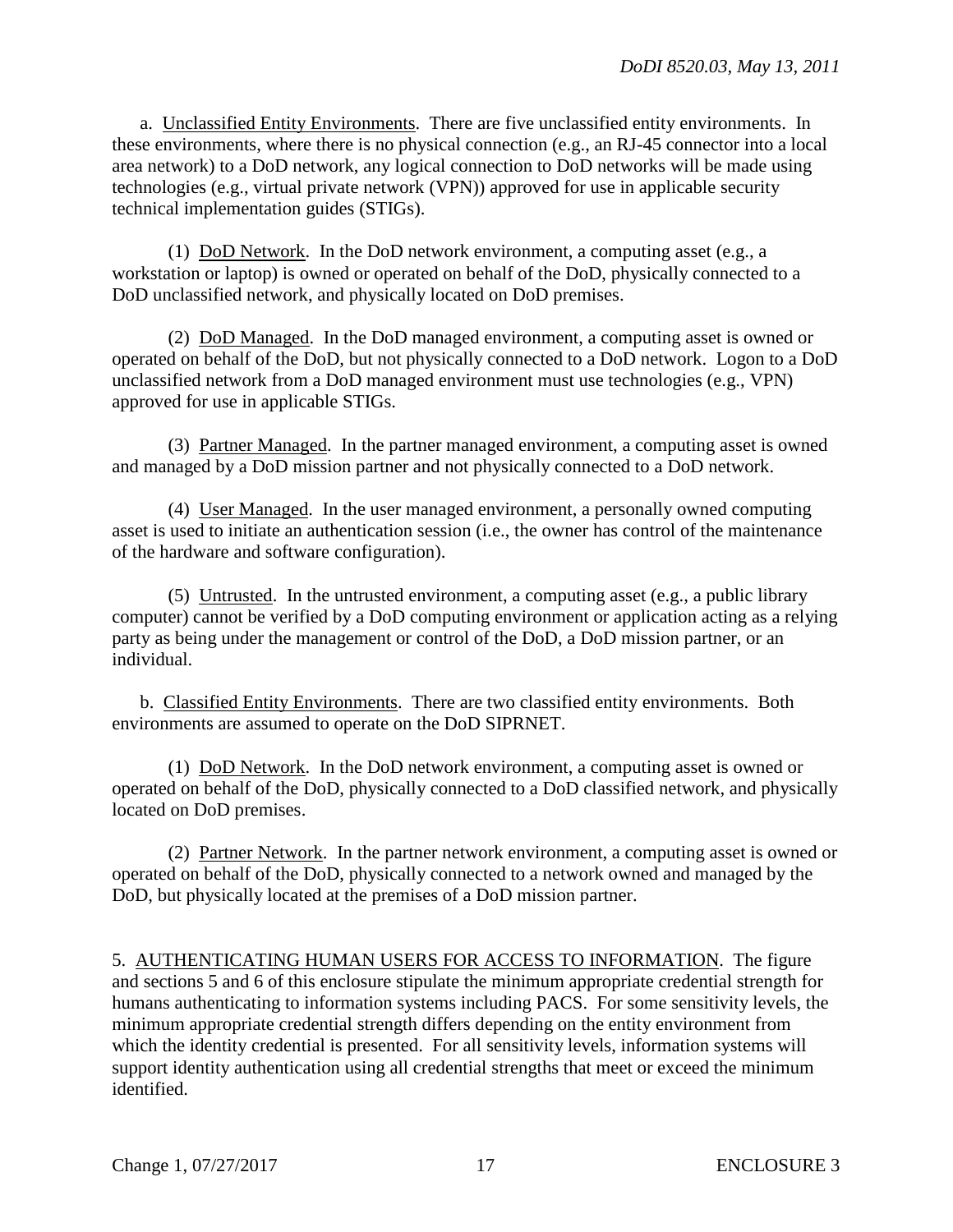|                          |                | <b>Entity Environment</b> |         |             |             |                |            |                |
|--------------------------|----------------|---------------------------|---------|-------------|-------------|----------------|------------|----------------|
|                          |                |                           |         |             |             |                | Classified | Classified     |
|                          |                |                           | User    | Partner     | DoD         | DoD            | Partner    | DoD            |
|                          |                | Untrusted                 | Managed | Managed     | Managed     | <b>Network</b> | Network    | <b>Network</b> |
| <b>Sensitivity Level</b> | Classified 7   |                           |         |             |             |                | $\bf H$    | H              |
|                          | Classified 6   |                           |         |             |             |                | G          | G              |
|                          | Classified 5   |                           |         |             |             |                | F          | F              |
|                          | Admin          |                           |         |             |             |                |            |                |
|                          | Accounts       |                           |         | E           | E           | E              | H          | $\bf H$        |
|                          | Unclassified 4 |                           |         | E           | E           | E              |            |                |
|                          | Unclassified 3 |                           | D       | $\mathbf C$ | $\mathbf C$ | B              |            |                |
|                          | Unclassified 2 |                           | D       | B           | B           | A              |            |                |
|                          | Unclassified 1 | A                         | A       | A           | A           | A              |            |                |

#### Figure. Minimum Credential Strengths for Authentication to Information Systems

Key Letters indicate minimum credential strength to be used for each combination of the entity environment and sensitivity level

#### a. Authenticating to Information Systems Processing Unclassified Information

 (1) Information systems hosting Sensitivity Level 1 information shall be required to use an identity credential that meets or exceeds Credential Strength A when authenticating users that are accessing Sensitivity Level 1 information from an untrusted, user managed, partner managed, DoD managed, or DoD network environment.

 (2) Information systems hosting Sensitivity Level 2 information shall be required to use an identity credential that:

 (a) Meets or exceeds Credential Strength D when authenticating users that are accessing Sensitivity Level 2 information from a user managed environment.

 (b) Meets or exceeds Credential Strength B when authenticating users that are accessing Sensitivity Level 2 information from partner managed or DoD managed environments.

 (c) Meets or exceeds Credential Strength A when authenticating users that are accessing Sensitivity Level 2 information from a DoD network environment.

 (3) Information systems hosting Sensitivity Level 3 information shall be required to use an identity credential that:

 (a) Meets or exceeds Credential Strength D when authenticating users that are accessing Sensitivity Level 3 information from a user managed environment.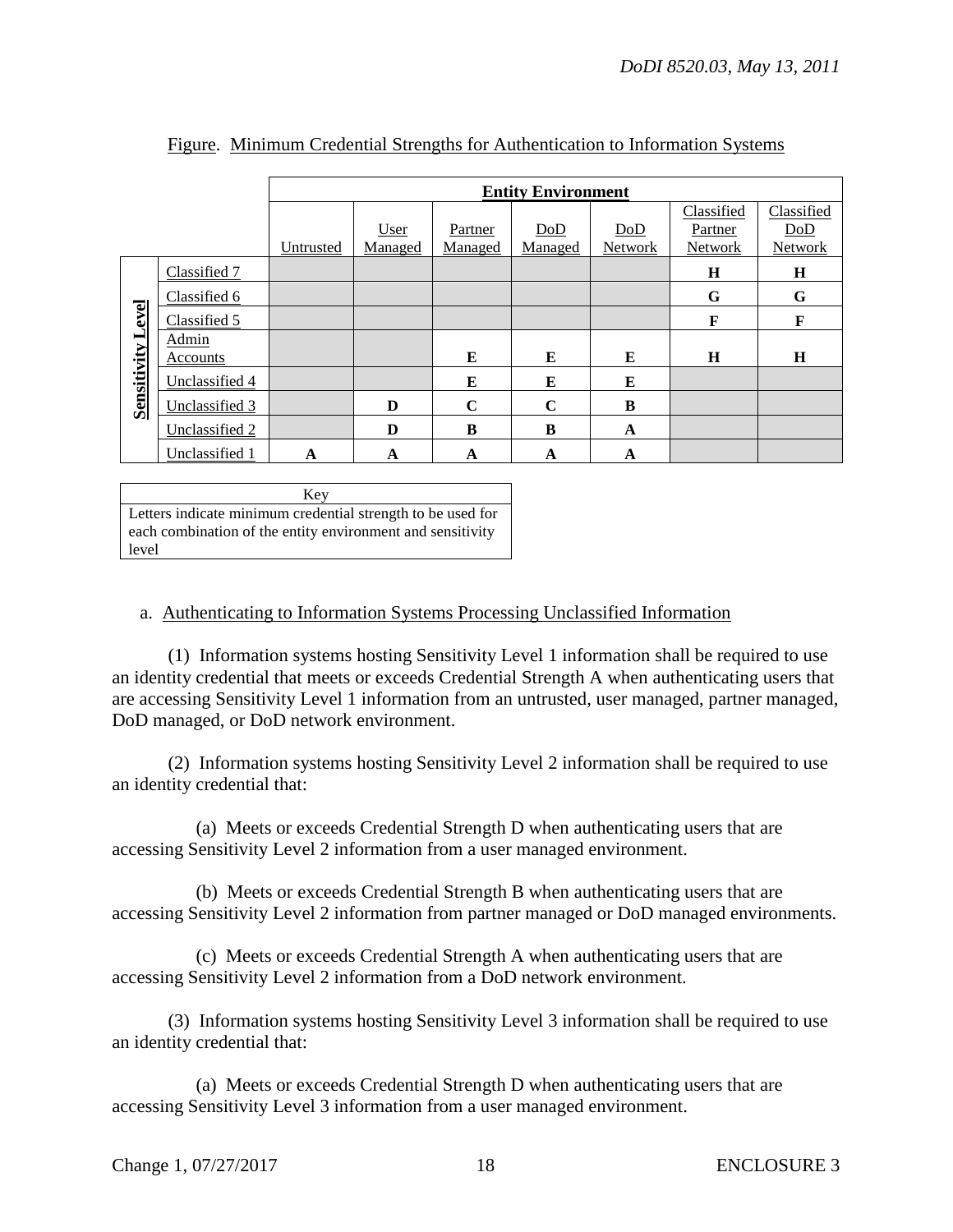(b) Meets or exceeds Credential Strength C when authenticating users that are accessing Sensitivity Level 3 information from partner managed or DoD managed environments.

 (c) Meets or exceeds Credential Strength B when authenticating users that are accessing Sensitivity Level 3 information from a DoD network environment.

 (4) Information systems hosting Sensitivity Level 4 information shall be required to use an identity credential that meets Credential Strength E when authenticating users that are accessing Sensitivity Level 4 information from a partner managed, DoD managed, or DoD network environment.

 (5) Information systems with administrative accounts and other accounts or roles that authorize entities access to data regardless of sensitivity level within a system shall be required to use an identity credential that meets Credential Strength E when authenticating administrative users that are accessing the system from a partner managed, DoD managed, or DoD network environment.

 (a) Information systems with administrative accounts that do not accommodate the use of an identity credential that meets Credential Strength E will authenticate using IA principles and best practices (e.g., 15 character passwords for Microsoft Windows service accounts) to mitigate known or anticipated vulnerabilities. (All references to "Windows" within this Instruction refer to Microsoft Windows.)

 (b) Administrative accounts shall not be accessed from an untrusted or user managed environments.

b. Authenticating to Information Systems Processing Classified Information

 (1) Information systems hosting Sensitivity Level 5 information shall be required to use an identity credential that meets or exceeds Credential Strength F when authenticating users that are accessing Sensitivity Level 5 information from a partner network or DoD network environment.

 (2) Information systems hosting Sensitivity Level 6 information shall be required to use an identity credential that meets or exceeds Credential Strength G when authenticating users that are accessing Sensitivity Level 6 information from a partner network or DoD network environment.

 (3) Information systems hosting Sensitivity Level 7 information shall be required to use an identity credential that meets Credential Strength H when authenticating users that are accessing Sensitivity Level 7 information from a partner network or DoD network environment.

 (4) Information systems with administrative accounts or other accounts or roles that authorize entities access to data regardless of sensitivity level of the data shall be required to use a minimum of Credential Strength H when authenticating administrative users that are accessing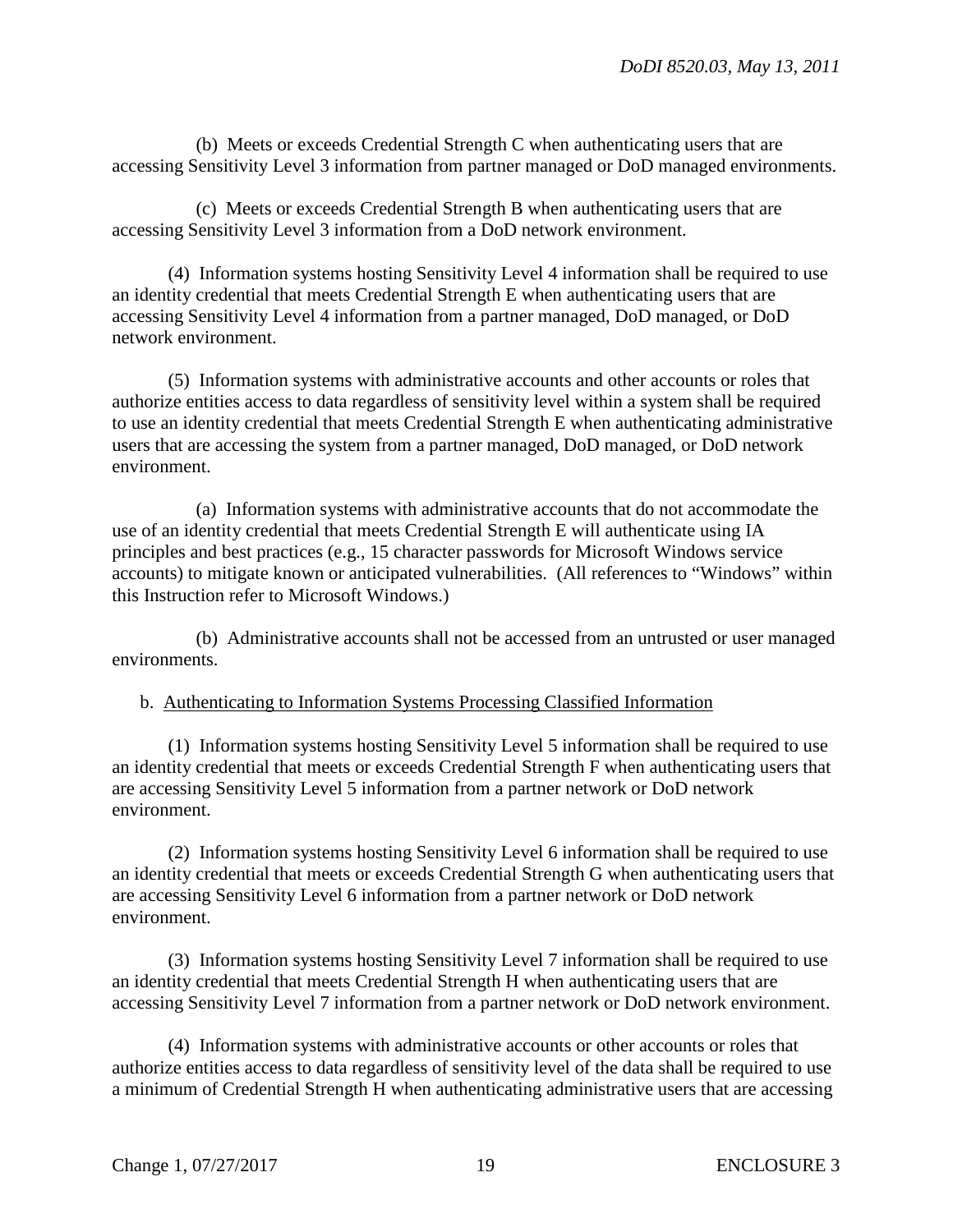the system from a partner network or a DoD network environment. For information systems with administrative accounts that do not accommodate the use of an identity credential that meets Credential Strength H, information systems will apply cybersecurity principles and best practices (e.g., 15 character passwords for Windows service accounts) to mitigate known or anticipated vulnerabilities.

#### c. Identity Authentication to PACS Peripherals for Access to Physical Facilities

 (1) In physical facilities or installations where people use identity credentials for identity authentication to gain access, PACS shall require an identity credential that meets or exceeds Credential Strength A to authenticate a person's identity to PACS operating in a partner managed, DoD managed, or DoD network environment. Until electronic validation of identity credentials is available, physical and visual inspection of identity credentials must be employed in accordance with applicable DoD policy and the DoD Component's procedures.

 (2) Administrative accounts or other accounts or roles for PACS identity management databases that authorize a person access to data regardless of sensitivity level of the data shall be required to use a minimum of Credential Strength E when authenticating administrative users accessing the PACS from a partner managed, DoD managed, or DoD network environment. Administrative accounts shall not be accessed from an untrusted or user managed environment.

## d. Identity Authentication Under Non-standard Conditions or During Contingency **Operations**

 (1) There exist transitional or temporary conditions during which business processes or mission execution require deviation from normal identity authentication procedures for limited periods of time. To the extent possible, information systems owners should plan for and establish standard procedures for identity authentication under temporary or exigent conditions including, but not limited to, continuity of operations and continuity of Government scenarios, identity credentials that cannot be replaced or reissued in a timely manner, lost or stolen identity credentials, or force protection or information operations conditions. Temporary procedures should incorporate best security practices and align with Reference (b).

 (2) DoD Components will establish, publish, and execute procedures for identity authentication to systems under non-standard conditions. Additional risks posed by non-standard conditions must be mitigated and the DoD Component must have reviewed and approved the procedures. Documented DoD Component approved procedures do not require a waiver of this policy.

 e. Use of Biometrics in Identity Authentication. Biometrics, as part of authorized identity authentication procedures, may be used in electronic information systems. Information system owners are authorized to use a biometric identifier as an additional authentication factor (i.e., as one factor of an approved multi-factor authentication solution) with any credential strength described in this Instruction. At the discretion of the information system owner, biometrics may be used as one of the authentication factors where at least a total of two factors are used in a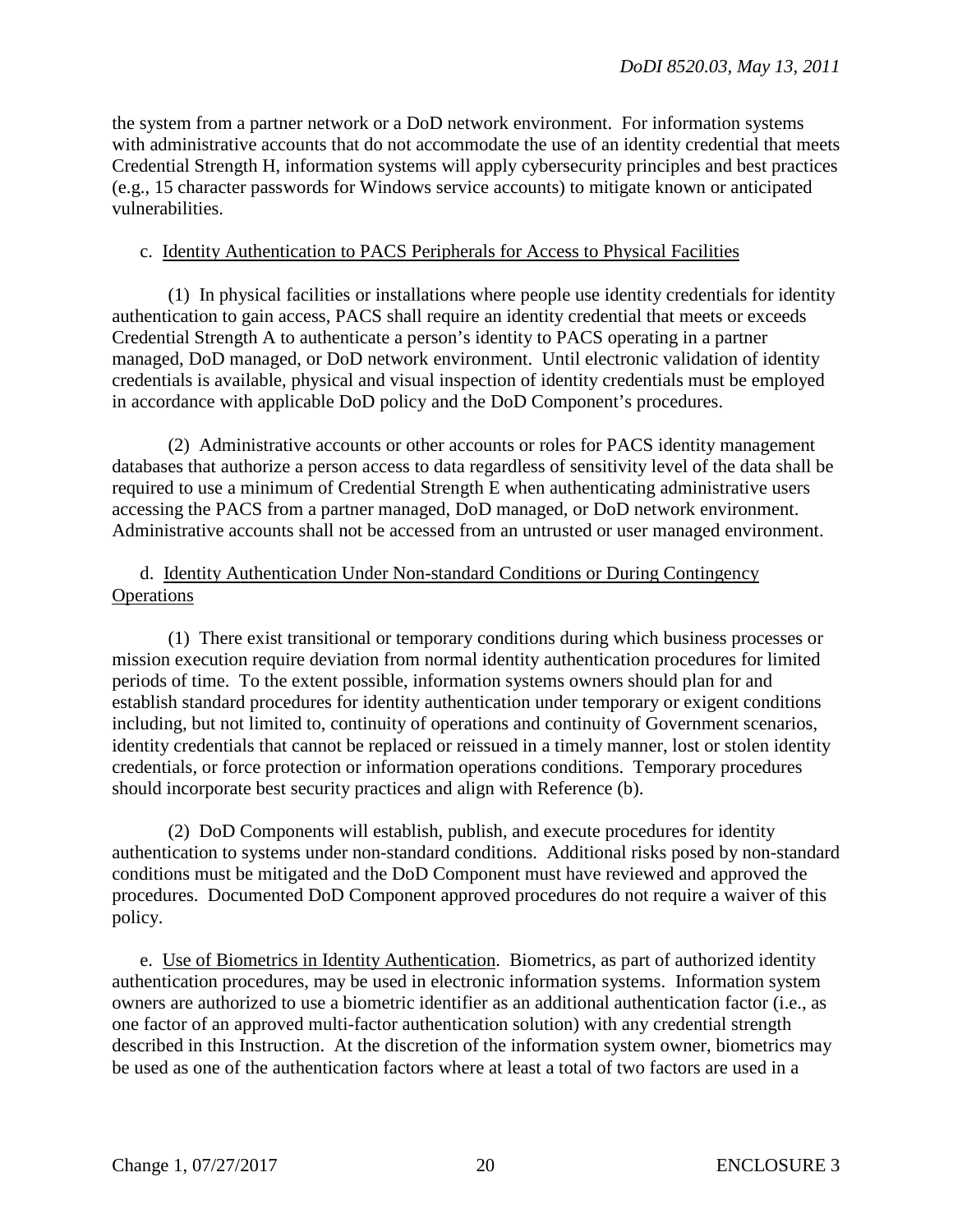process to authenticate to an information system.

## 6. AUTHENTICATING HUMAN USERS TO DoD NETWORKS

 a. Network Logon. Identity authentication for logon to a DoD network requires Credential Strength E for unclassified networks and Credential Strength H for classified networks applicable in this Instruction. Network logon shall be performed from a DoD network or DoD managed environments and shall never be performed from untrusted environments. Partner managed environments should not require DoD network logon as these users should be authenticating to their respective partner networks. The trustworthiness or suitability determination required for an individual to be granted a DoD network account should be in line with the background investigation requirement for conducting computer activities, as specified in DoD Manual 5200.02 (Reference (aa)).

 b. Network Logon from a User Managed Environment. Network logon can only be permitted from a user managed environment if it is not practical to provide a DoD managed computing platform (i.e., a laptop that complies with all applicable DoD STIGs) to perform a DoD business activity. Network logon from a user managed environment shall be authorized by the Head of a DoD Component or a designated authority. Users authorized to perform network logon from a user managed environment shall be provided with specific instructions and tools (e.g., a Component-approved Virtual Machine capability) from the sponsoring DoD Component organization for protection and isolation from the user managed computer.

 c. Network Logon Using Non-Windows Operating Systems. Network logon using non-Windows operating systems (e.g., LINUX, UNIX, Sun Solaris, Apple) shall use Credential Strength E identity credentials to the greatest extent possible. DoD Component DAAs shall approve identity credentials (other than Credential Strength E credentials) and procedures required for use by users authenticating to non-Windows systems based on a balance between risk and mission and operational requirements.

# 7. AUTHENTICATING SYSTEMS OR DEVICES TO NETWORKS OR OTHER SYSTEMS OR DEVICES

 a. Regardless of sensitivity level, information systems hosting sensitive information (i.e., the relying party) shall require authenticating systems or devices (i.e., the subscribing party) to provide an identity credential that meets or exceeds Credential Strength A when they are authenticating from user managed, partner managed, DoD managed, or DoD network environments. When the subscribing party has the capability to assert its identity using PKI certificates, the relying party shall require authentication using an identity credential that meets or exceeds Credential Strength B.

 b. Regardless of sensitivity level, information systems hosting classified information shall require authenticating systems or devices to provide an identity credential that meets or exceeds Credential Strength F when they are authenticating from partner network or DoD network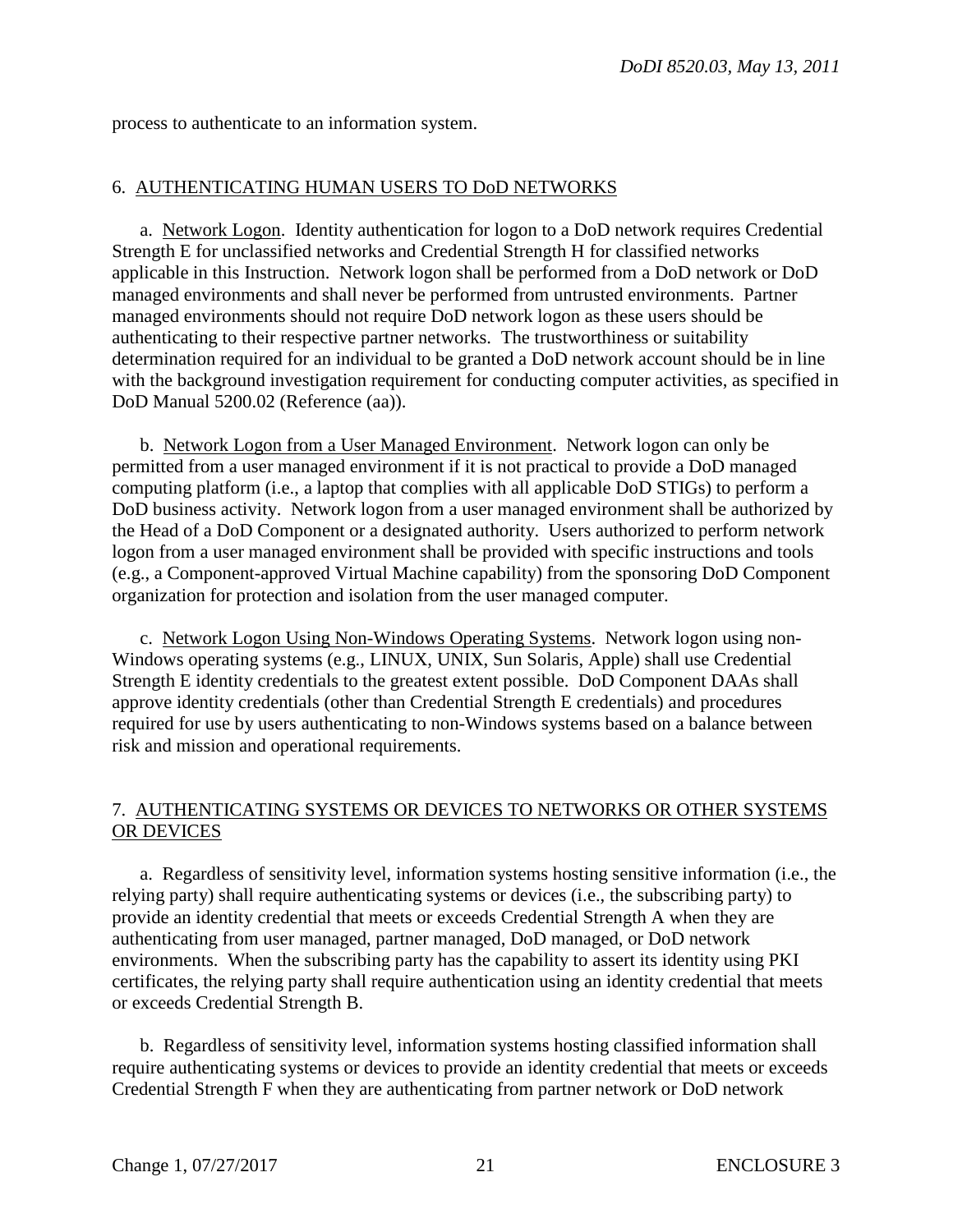environments.

 c. Devices shall execute device authentication (e.g., device-to-device or device-to-network controller) using Credential Strength C (in unclassified environments) or Credential Strength G (in classified environments) on any device when that device's capability allows for use of PKI certificates. Devices that do not support PKI-based authentication shall employ device authentication in accordance with best commercial practices until such time as the PKIbased capability is available.

## 8. WAIVERS

 a. The The DoD Information Security Risk Management Committee (ISRMC) may authorize waiving compliance with this Instruction for individual information systems on a caseby-case basis. Waivers shall be granted only for the minimum length of time required to achieve compliance. All waiver requests from information systems or their operational control headquarters or program office will include an endorsement memorandum from the DoD Component Chief Information Officer that validates the waiver rationale and justification. An information system applying for a waiver to this policy will follow guidance in Chairman of the Joint Chiefs of Staff Instruction 6211.02C (Reference (ab)) and the Defense IA Security Accreditation Working Group. System owners granted waivers by the ISRMC for their information systems shall report approved waivers to the DoD CIO within 15 days of approval.

 b. For policy compliance issues that have DoD-wide impact or involve multiple DoD Components, Components may submit DoD-wide waiver recommendations through the Director, Identity Assurance and PKI, to the DoD CIO. DoD-wide waivers shall be granted only for the minimum length of time required to achieve compliance.

9. COMPLIANCE OVERSIGHT. On behalf of the DoD CIO, the Director, Identity Assurance and PKI, will oversee identity authentication compliance efforts including:

a. Establishing and maintaining the DoD guidance and provisions for identity authentication process waivers in coordination with the ISRMC as required.

 b. Coordinating and monitoring activities or efforts impacting e-authentication that are directed or tasked by the U.S. Cyber Command.

c. Analyzing DoD Component identity authentication compliance information and notifying the DoD Components of shortfalls or duplications of effort.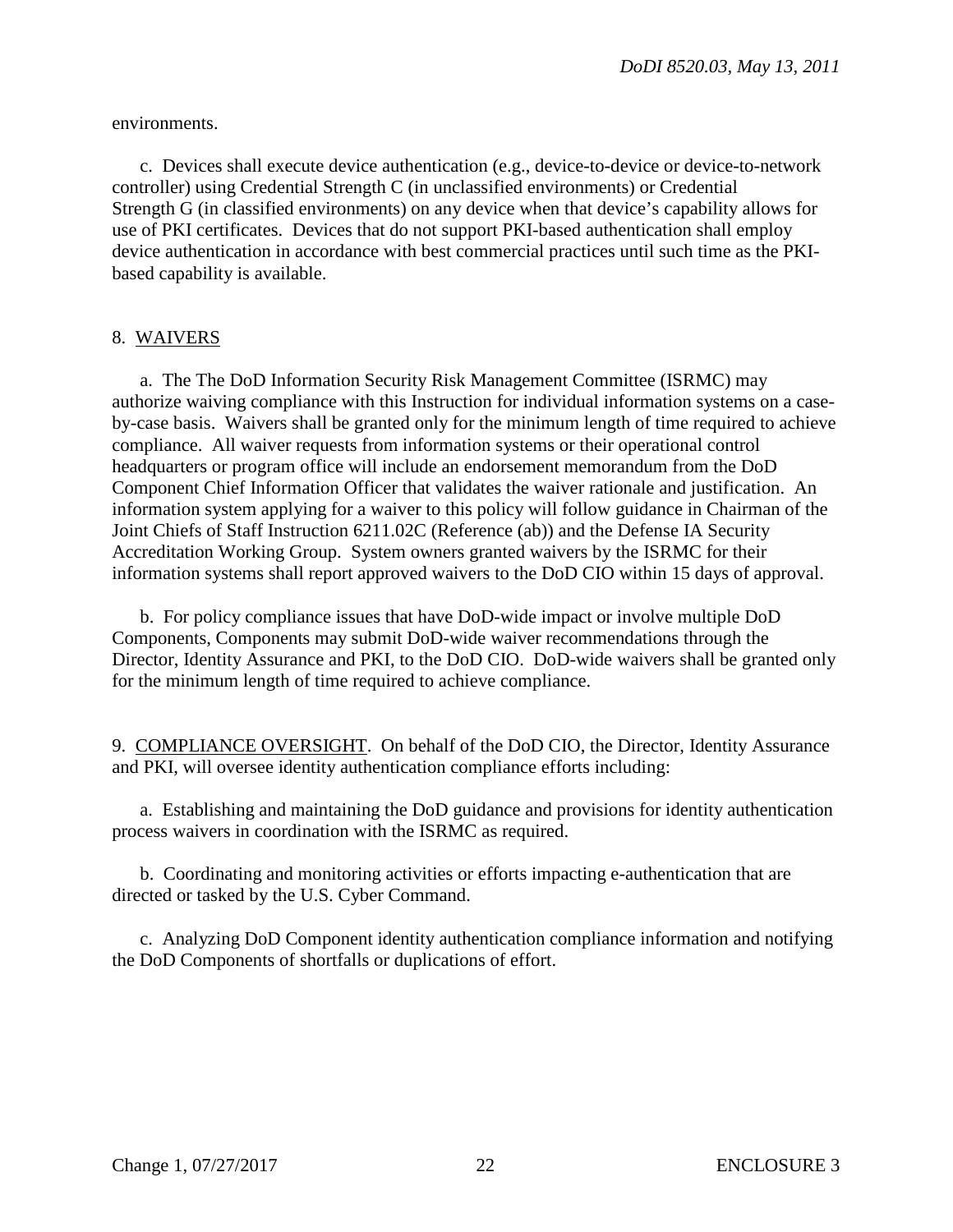## GLOSSARY

# PART I. ABBREVIATIONS AND ACRONYMS

| DoD CIO        | DoD Chief Information Officer                                                       |
|----------------|-------------------------------------------------------------------------------------|
| ASD(R&E)<br>AO | Assistant Secretary of Defense for Research and Engineering<br>authorizing official |
|                |                                                                                     |
| <b>CNSS</b>    | <b>Committee on National Security Systems</b>                                       |
| <b>CRL</b>     | certificate revocation list                                                         |
| <b>DISA</b>    | <b>Defense Information Systems Agency</b>                                           |
| <b>DoDD</b>    | DoD Directive                                                                       |
| DoDI           | DoD Instruction                                                                     |
| <b>FIPS</b>    | <b>Federal Information Processing Standards</b>                                     |
| <b>ISRMC</b>   | DoD Information Security Risk Management Committee                                  |
| <b>NIST</b>    | National Institute of Standards and Technology                                      |
| <b>NSS</b>     | <b>National Security Systems</b>                                                    |
| <b>PACS</b>    | physical access control system                                                      |
| <b>PKI</b>     | public key infrastructure                                                           |
| <b>SIPRNET</b> | Secret Internet Protocol Router Network                                             |
| <b>SP</b>      | <b>Special Publication</b>                                                          |
| <b>STIG</b>    | Security Technical Implementation Guide                                             |
| USD(I)         | Under Secretary of Defense for Intelligence                                         |
| $USD(P\&R)$    | Under Secretary of Defense for Personnel and Readiness                              |
| <b>VPN</b>     | virtual private network                                                             |

## PART II. DEFINITIONS

Unless otherwise noted, these terms and their definitions are for the purpose of this Instruction.

administrative account. Many operating systems for computers or servers and commercial offthe-shelf software products allow for multiple account types or roles (e.g., User, Power User, System Admin) that have varying levels of privileges. In this Instruction, administrative accounts are considered those accounts that allow elevated privileges. Elevated privileges could be associated with, but are not limited to, the ability to manipulate or perform system control, monitoring, supervising, end-user administration, administration of common applications, and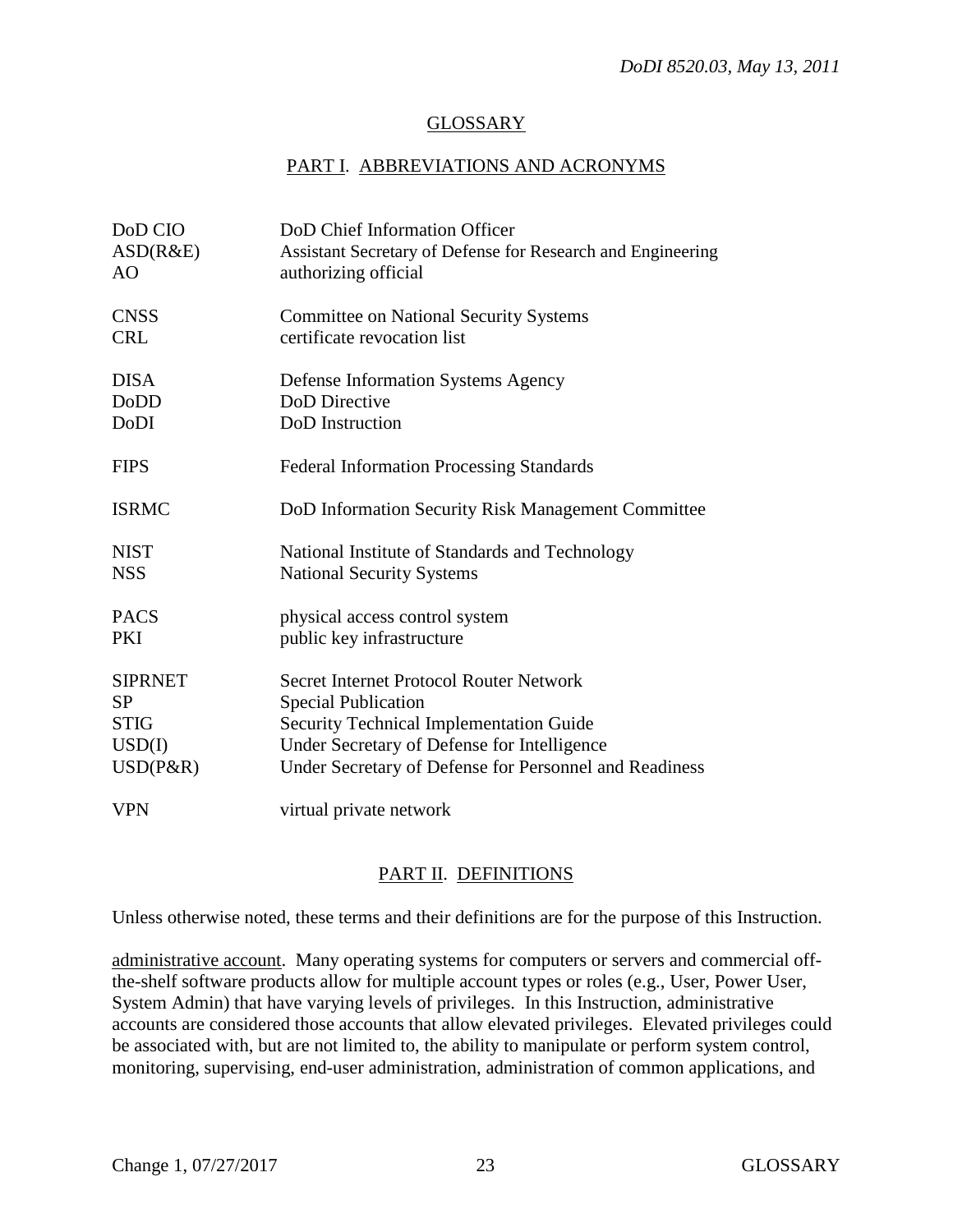administration of IA or network devices (e.g., boundary devices, intrusion detection systems, routers and switches).

assurance level. A characteristic associated with a certificate that is an assertion by a Certificate Authority of the degree of confidence that others may reasonably place in the binding of a public key to the identity and privileges asserted in the certificate. Personnel, physical, procedural, and technical security controls contribute to the assurance level of the certificates issued by a certificate management system. Assurance levels are defined in applicable PKI certificate policies.

authenticator. The value or data object (e.g., a password, a biometric template, or a cryptographic key) used to prove the claimant possesses and controls the identity credential. Assertion-based authenticators (e.g., a personal identity number, a password, or a passphrase) are data with no associated physical characteristics or device. Cryptographic-based authenticators are cryptographically generated data or keys (usually only machine readable) carried or stored on a physical device such as the cryptomodule on a smartcard.

certificate. Defined in Reference (y).

CNSS. A committee chaired by the DOD CIO that provides a forum for the discussion of policy issues, and is responsible for setting national-level Information Assurance policies, directives, instructions, operational procedures, guidance, and advisories for U.S. Government departments and agencies for the security of National Security Systems through the CNSS Issuance System. The Department of Defense continues to chair the Committee under the authorities established by NSD-42.

credential service provider. A provider of credentialing services to agencies or companies that do not operate their own credentialing capability.

credential strength. The resistance of the identity credential to forgery or fraud, taking into account the strength of the credential technology used (e.g., resistance to copying or brute force attacks), the identity proofing performed prior to issuance of the identity credential, and the protections incorporated into the system issuing and managing the identity credential. Credential strengths are defined for both unclassified and classified environments.

AO. Defined in Reference (n).

DoD-approved PKI. A PKI approved by the DoD CIO for use by DoD relying parties. The process for obtaining DoD-approved status is outlined in the DoD External Interoperability Plan (Reference (ac)).

DoD information system. Defined in Reference (b).

DoD mission partners. Federal, State, local, and tribal governments; coalition partners; foreign governments and security forces; international organizations; non-governmental organizations;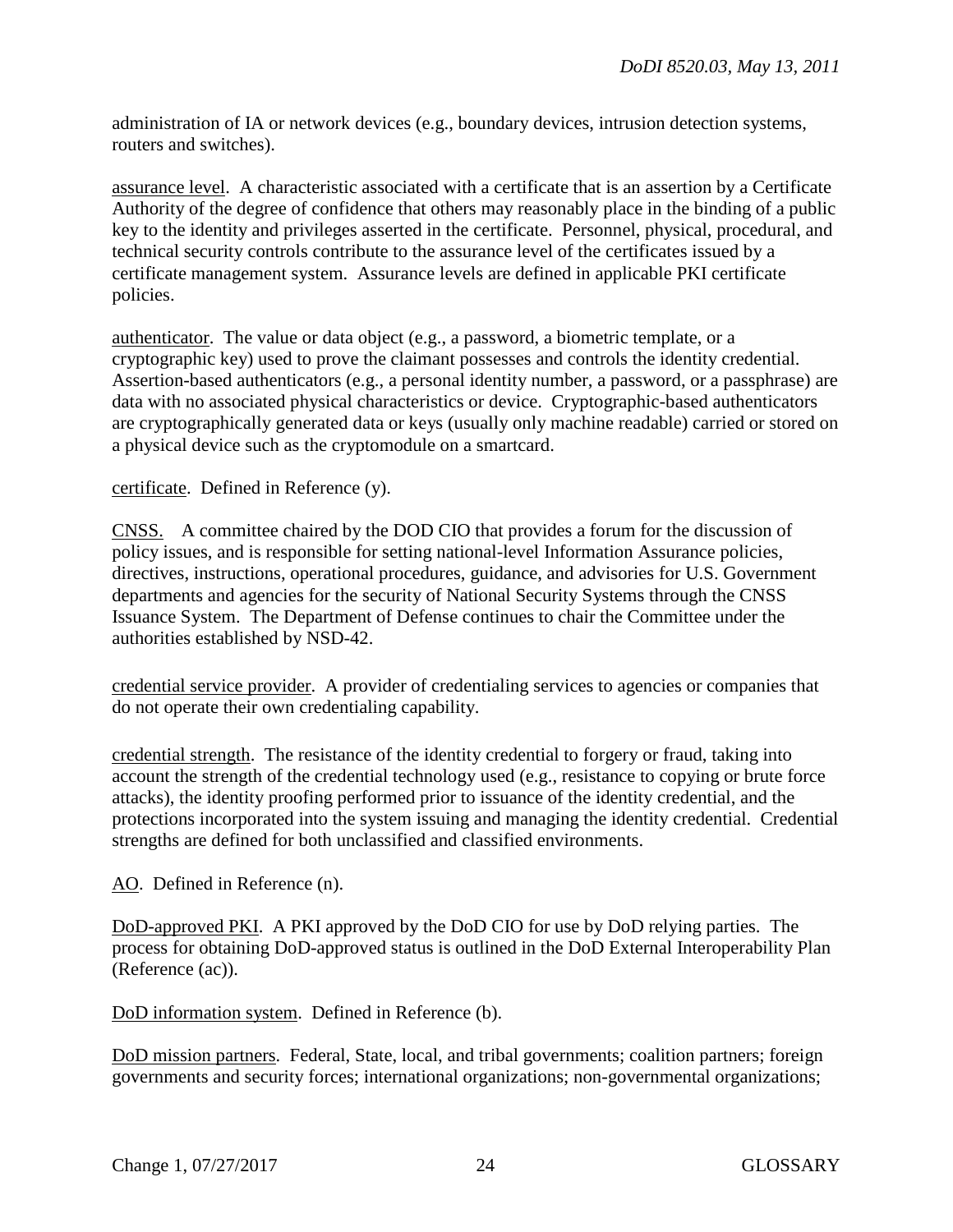the private sector; and educational institutes. These partners process electronic transactions with the DoD, or exchange e-mail or other data containing DoD relevant information.

DoD Network. DoD information system(s) implemented with a collection of interconnected components. Such components may include routers, hubs, cabling, telecommunications controllers, key distribution centers, and technical control devices.

e-authentication level. A set of electronic authentication process requirements that may include stipulations for identity proofing and registration, tokens, token and credential management, authentication protocols, and assertion mechanisms. There are four e-authentication levels defined in Reference (w). This Instruction identifies the types of identity credentials that meet the stipulated requirements for each e-authentication level.

 E-authentication level 1 identity credentials require no identity proofing. At this level, the authentication mechanism or protocol provides little or no assurance that the claimant is accessing the protected transaction or data. E-authentication level 1 identity credentials are not approved for use in DoD information systems.

 E-authentication level 2 identity credentials provide single factor authentication. There are specific identity proofing, registration, issuance, and credential service provider requirements that must be met for identity credentials to be used in identity authentication processes that are considered e-authentication level 2. These types of identity credentials can be used if issued from a DoD-approved identity credential provider.

 E-authentication level 3 identity credentials provide identity authentication using at least two authentication factors. There are specified identity proofing, registration, issuance, and credential service provider requirements that must be met for identity credentials to be used in identity authentication processes that are considered e-authentication level 3. Level 3 authentication processes must use credentials that use one-time password or PKI certificate technology solutions and must include proof of possession of approved types of identity credentials through a cryptographic protocol.

 E-authentication level 4 identity credentials provide identity authentication using at least two authentication factors. There are specified identity proofing, registration, issuance, and credential service provider requirements that must be met for identity credentials to be used in identity authentication processes that are considered e-authentication Level 4. Level 4 authentication processes must use credentials that use one-time password or PKI certificate technology solutions and must include proof of possession of an approved hardware cryptographic token through a cryptographic protocol.

hardware token. A portable, user-controlled, physical device used to generate, store, and protect cryptographic information, and to perform cryptographic functions.

identity authentication. The process of establishing confidence in an entity's (user, process, or device) assertion or claim of an identity that is electronically presented to an information system. In this Instruction, identity authentication refers to electronic authentication to information